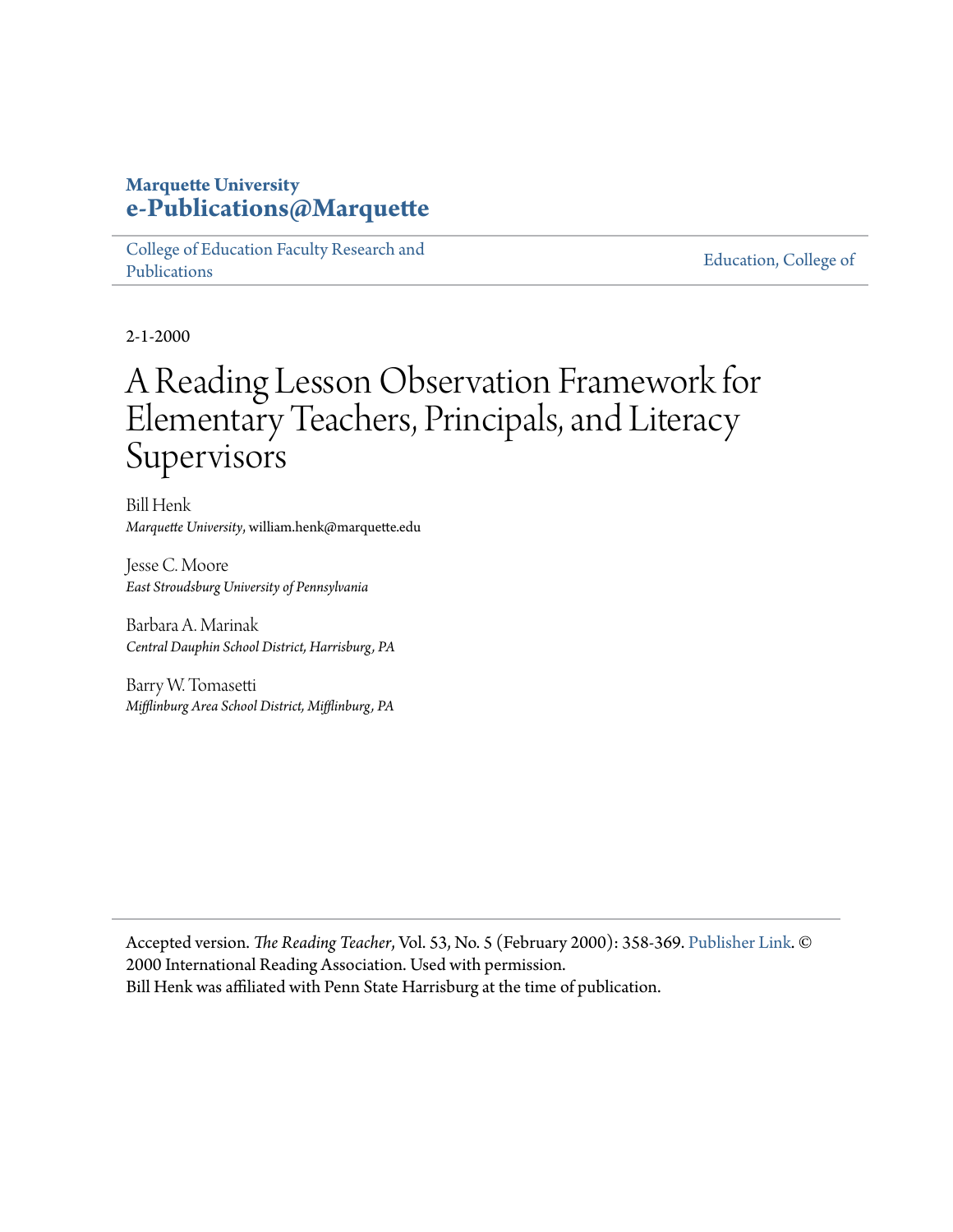# A Reading Lesson Observation Framework for Elementary Teachers, Principals, and Literacy Supervisors

William A. Henk

*School of Behavioral Sciences and Education, Penn State Capital College Middletown, PA*

Jesse C. Moore

*East Stroudsburg University of Pennsylvania East Stroudsburg, PA*

Barbara A. Marinak

*Reading/Federal Programs for Central Dauphin School District, Harrisburg, PA*

#### Barry W. Tomasetti

*Superintendent, Mifflinburg Area School District Mifflinburg, PA*

*This framework will provide reference points for assessment and help refine instructional practices in reading.*

In recent years, school literacy practices have been the target of enormous public scrutiny. Some noted authorities believe that national attention to the reading ability of students and the way they are taught is unprecedented (Chall, 1998; Goodman, 1998; Strickland, 1998). Among the many reasons for this attention is the extensive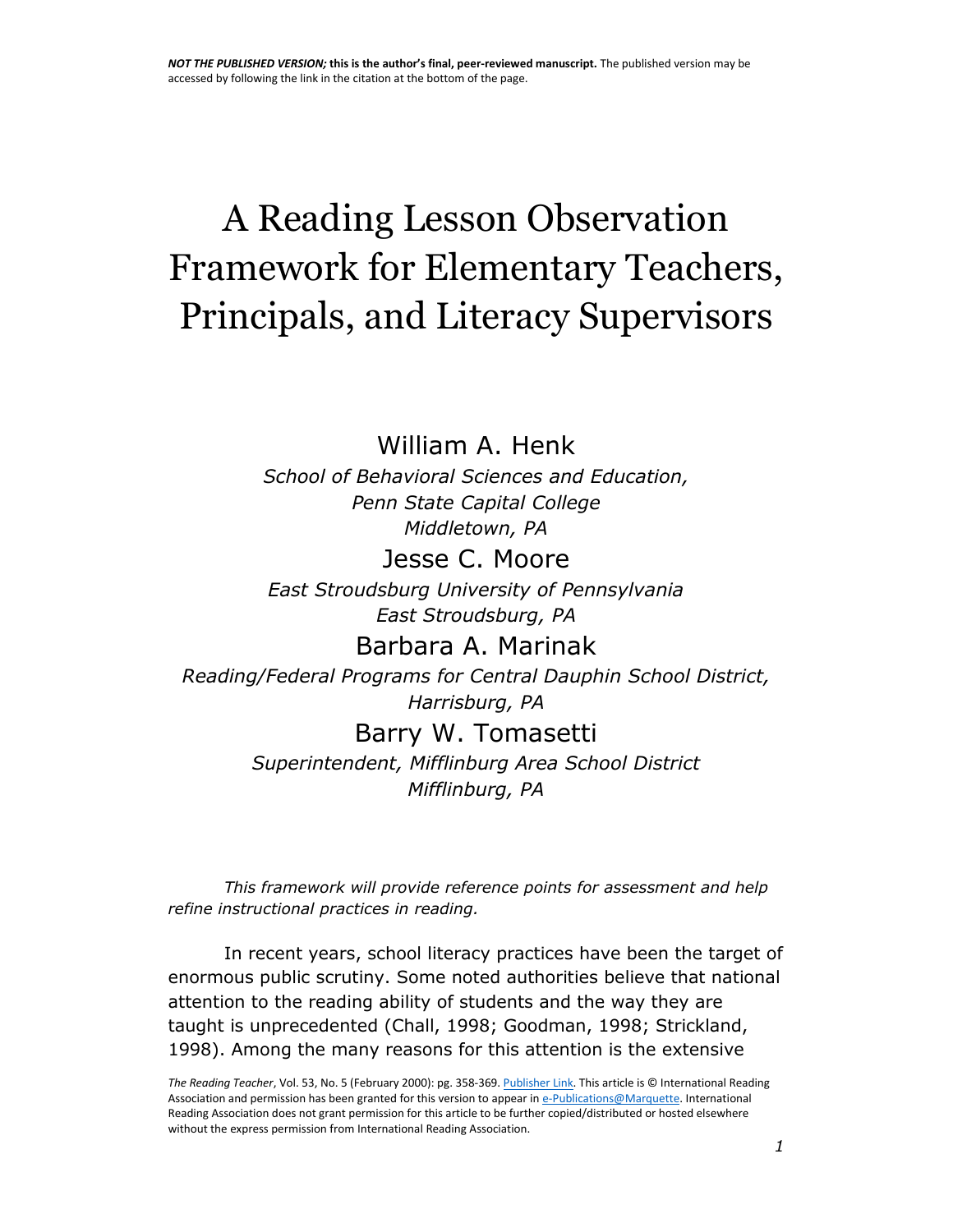media coverage given to initiatives such as President Clinton's America Reads program and to major reports like those produced by the National Research Council (Snow, Burns, & Griffin, 1998). Far more damaging, however, has been the media's fixation on the alleged failings of progressive literacy approaches in California (Routman, 1996), mediocre student scores on the reading tests of the National Assessment of Educational Progress (Allington & Cunningham, 1996), and research from the National Institutes for Child Health and Human Development (Moats & Lyon, 1994). Collectively, the media paints a dark picture of literacy practices in U.S. schools.

This increased scrutiny has caused educators to become embroiled in heated public debates about the way reading should be taught (Braunger & Lewis, 1998). Classroom teachers, reading specialists, principals, and language arts supervisors often find themselves on the defensive. In fact, some state legislatures have gone so far as to disregard the voices of educators altogether by mandating the methodology teachers must use in their reading instruction (Jones, 1996; Resolution on Policy Mandates, 1998). In such a volatile environment, school districts need to demonstrate concretely that their efforts to teach children to read are maximally effective.

## **Communication, professional development, and accountability**

One major threat to effective reading instruction in elementary schools is the limited amount of informed communication between colleagues (Church, 1996). School professionals often experience difficulty as they attempt to work together toward the identification and accomplishment of common literacy goals. Teachers rarely have the time to keep their knowledge base in reading current (Walmsley & Adams, 1993), so they look to administrators and supervisors for leadership. Unfortunately, principals and supervisory personnel typically have responsibilities that extend well beyond reading instruction. These additional responsibilities limit their ability to be proactive instructional leaders for those who directly teach reading. To compound matters, such time constraints often prevent supervisors from being fully up to date on current thinking about reading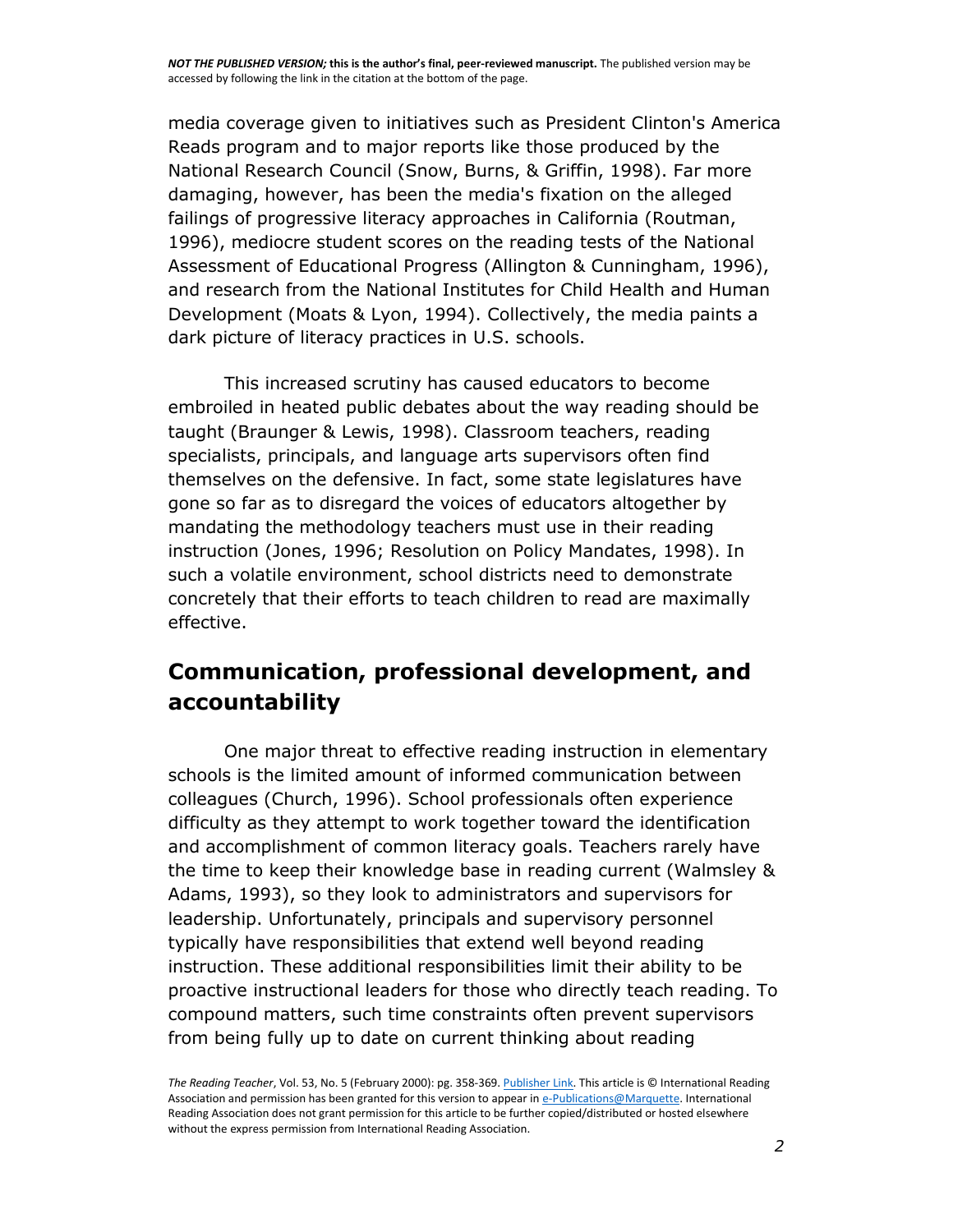instruction. They may be unable to stay abreast of innovative instructional themes, the most appropriate teaching techniques, or the newest materials. The net result is that those in literacy leadership roles may be incapable of supporting classroom practitioners adequately.

Clearly, communication between teachers of literacy and those who supervise them is paramount for achieving high standards in reading performance. As Braunger and Lewis (1998) suggested, "Ensuring excellent classroom instruction will take collaboration among professional staff, initially to agree upon goals for the literacy program and then to develop shared understandings of effective literacy practices" (p. 64). Without a mutual understanding of what must be accomplished and a common knowledge base of how it can be achieved, true success is not possible.

So, to be effective facilitators of reading instruction, teachers and administrators require structured opportunities to engage in dialogue with one another and in shared professional development activities (Henk & Moore, 1992). Such peer interaction and academic retooling are absolutely necessary for systemic change to occur within a district. In turn, when districts transform their reading instruction appropriately and children's performance improves as a result, public accountability issues diminish considerably.

In this article, we describe a structured yet informal and flexible reading lesson observation framework that addresses important peer communication problems, provides districts with a means to convey purposeful feedback to teachers about their reading instruction, and yields documented evidence of exemplary reading instruction. We begin by explaining the purpose and nature of the framework, then move to detailing its development and describing the instrument itself. The basic use of the framework is then outlined, adaptations are discussed, and some final thoughts about its benefits are shared.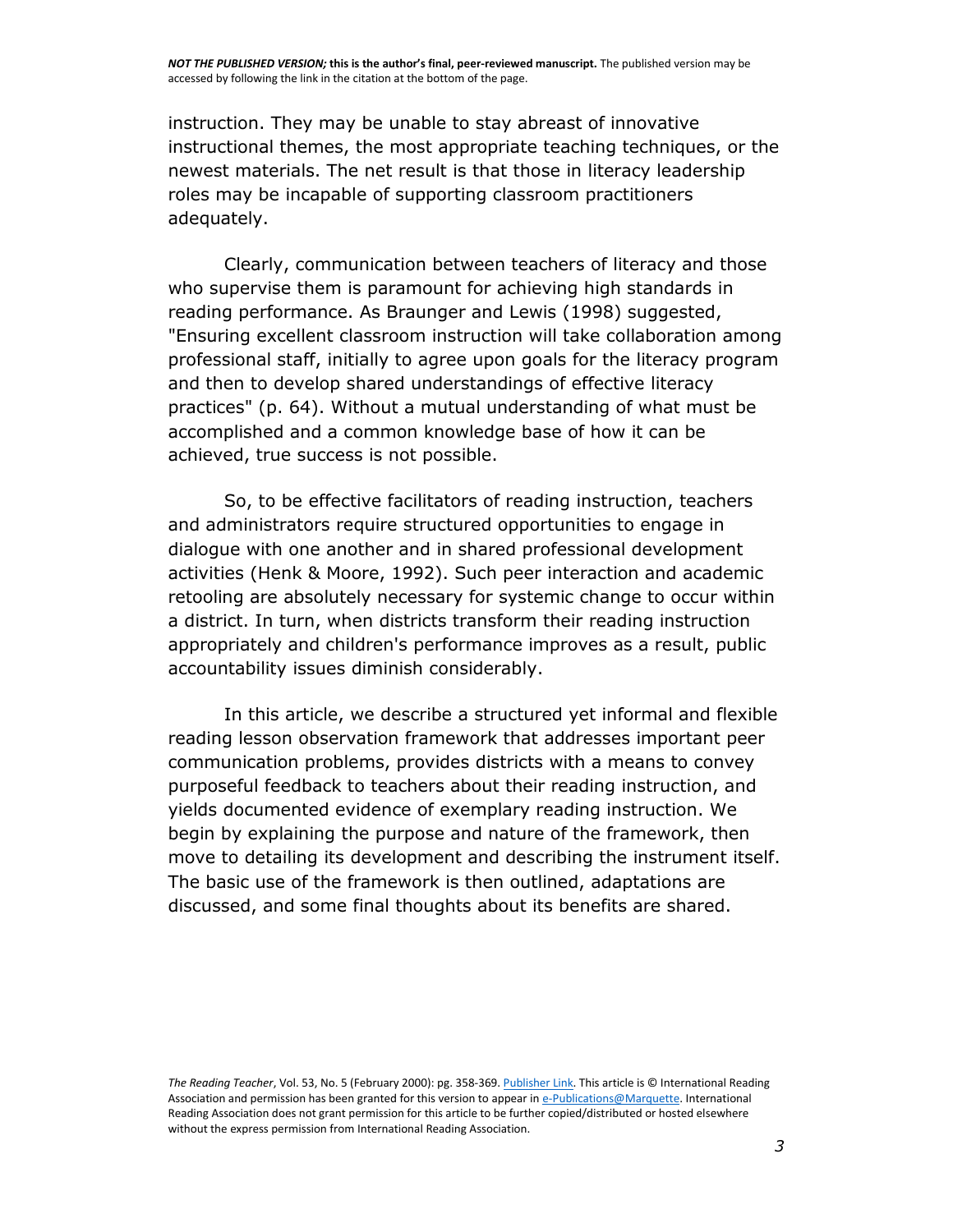## **[About the Reading Lesson Observation](http://0-web.b.ebscohost.com.libus.csd.mu.edu/ehost/detail/detail?vid=3&sid=458f42e2-7a88-43e0-ba14-ca403e802766%40sessionmgr110&hid=116&bdata=JnNpdGU9ZWhvc3QtbGl2ZQ%3d%3d#toc)  [Framework](http://0-web.b.ebscohost.com.libus.csd.mu.edu/ehost/detail/detail?vid=3&sid=458f42e2-7a88-43e0-ba14-ca403e802766%40sessionmgr110&hid=116&bdata=JnNpdGU9ZWhvc3QtbGl2ZQ%3d%3d#toc)**

The Reading Lesson Observation Framework (RLOF) is a tool that allows school districts to specify expectations for the functioning of teachers in daily reading lessons. In this way, the RLOF indirectly promotes the development of a shared philosophy of reading instruction and a set of common goals. The instrument encourages lesson continuity through the consolidation and highlighting of the major components and key aspects of a district's desired elementary level reading program. Equally important, the RLOF makes these expectations explicit for all stakeholders.

In many respects, the instrument builds upon the guidelines for reading and language arts programs developed by Vogt (1991). Unlike Vogt's checklist, which takes a longer view, the RLOF stipulates dayto-day, more immediate indicators of instructional efficacy. The rationale here is that by ensuring short-term quality control of reading lessons, overall programmatic quality will naturally follow. Put another way, superior reading lessons result in superior reading programs.

The use of a structured observation framework to evaluate teachers' reading instruction makes the process more meaningful, fair, and useful. Teachers know what will be expected of them, and supervisors know what they should expect to see. Figuratively speaking, the instrument forces teachers and supervisors to reach common ground on answers to the question what does outstanding reading instruction look like from the back of the room? More accurately, reading lessons are judged in terms of tangible criteria such as the quality of classroom literacy climates, basic lesson execution, explicit skill and strategy instruction, the selection of reading materials and tasks, and adherence to generally accepted principles of balanced reading instruction. The Reading Lesson Observation Framework appears in Figure 1 and is explained in greater detail following a brief account of its development and use in a local school district.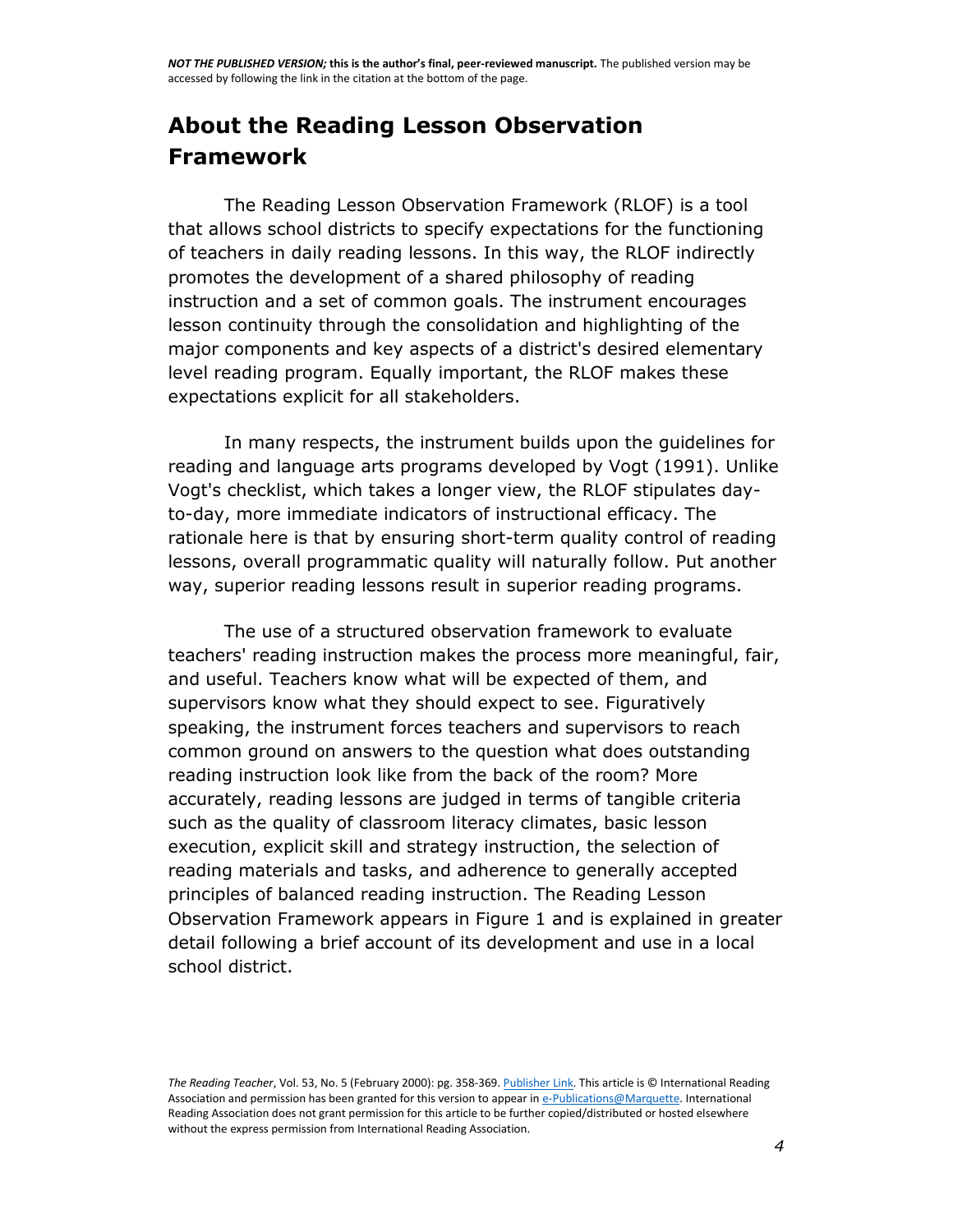## **[District development of the RLOF](http://0-web.b.ebscohost.com.libus.csd.mu.edu/ehost/detail/detail?vid=3&sid=458f42e2-7a88-43e0-ba14-ca403e802766%40sessionmgr110&hid=116&bdata=JnNpdGU9ZWhvc3QtbGl2ZQ%3d%3d#toc)**

The Reading Lesson Observation Frame work emerged in response to the needs of a very large, diverse public school district located in south-central Pennsylvania, USA. In general, the district wanted to enhance the caliber and consistency of literacy instruction across its many elementary schools. This task was challenging for several reasons. First, the district had a fair number of teachers, reading specialists, principals, and supervisors who could benefit from being updated in reading instruction. Second, the schools were distributed over an expansive geographic area which made communication and providing inservice training difficult. Finally, because the schools were set in suburban, urban, and rural contexts, the nature and needs of the student populations varied considerably.

In terms of literacy practices, schools in the district could be classified widely along a continuum of instructional innovation. While some schools represented exemplary models of balanced literacy instruction (Marinak & Henk, 1999), others lagged considerably behind. The district hoped to replicate the literacy practices of its most effective schools in all of its elementary buildings.

A survey of reading specialists and principals revealed that no districtwide curriculum existed beyond the scope and sequence of the basal reading series used in most of the buildings. The survey also confirmed that state-of-the-art instructional practices were not being implemented uniformly across sites. Also, while the reading specialists and principals reported partial satisfaction with some aspects of reading instruction such as the use of cooperative learning, they believed that considerable room for improvement existed.

Without a shared vision for reading instruction in the district, we needed a mechanism to communicate the major tenets of innovative, research-based practices throughout the system. Our thinking, building on the work of Yerger and Moore (1990), was that a reading lesson observation framework could provide a structure for emphasizing desired instructional practices to classroom teachers, reading specialists, principals, and literacy supervisors alike. The instrument would serve as a de facto set of guidelines for providing exemplary reading instruction in the elementary grades. No formal

*The Reading Teacher*, Vol. 53, No. 5 (February 2000): pg. 358-369[. Publisher Link.](http://onlinelibrary.wiley.com/journal/10.1002/%28ISSN%291936-2714) This article is © International Reading Association and permission has been granted for this version to appear i[n e-Publications@Marquette.](http://epublications.marquette.edu/) International Reading Association does not grant permission for this article to be further copied/distributed or hosted elsewhere without the express permission from International Reading Association.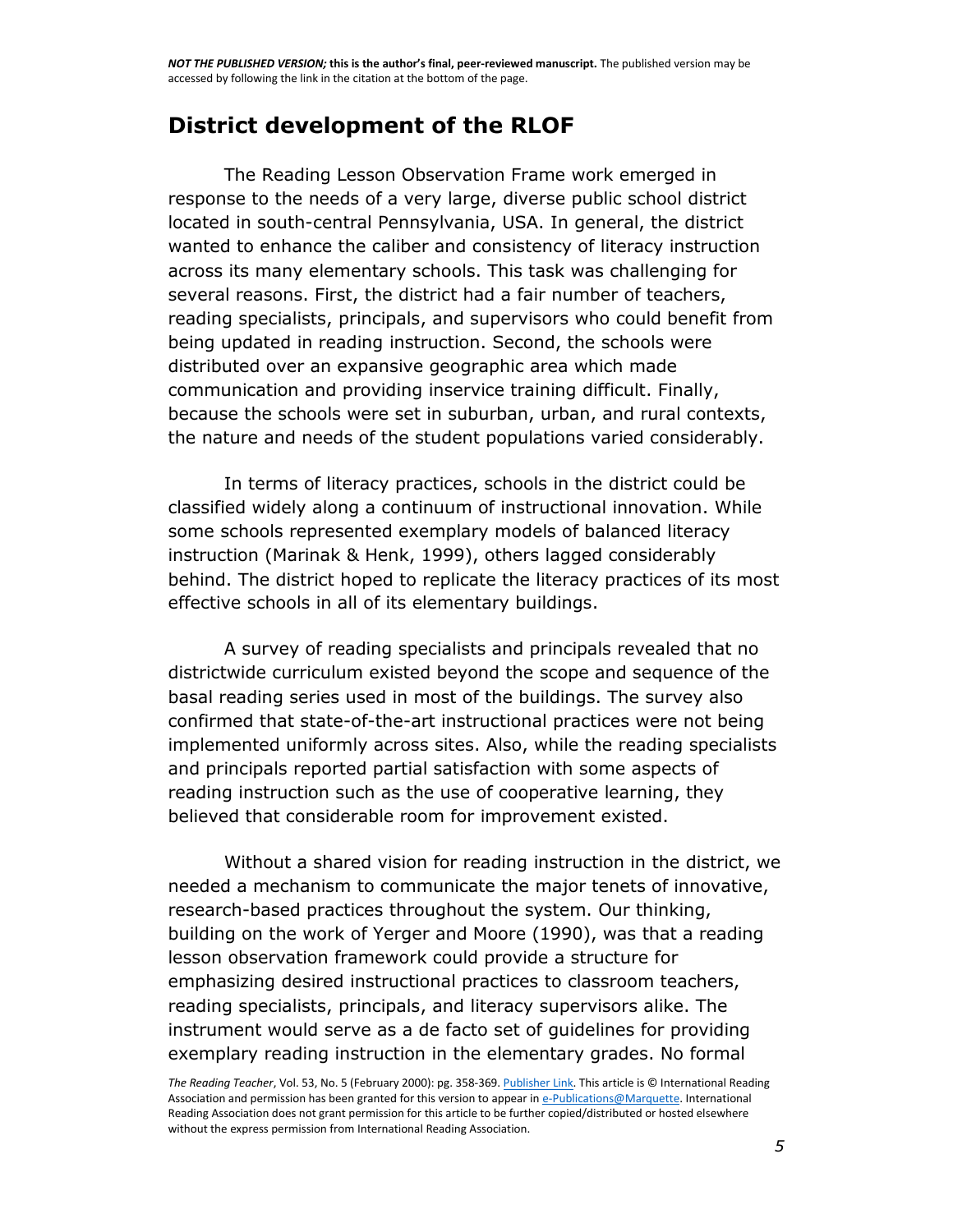mandating of the guidelines would take place. Instead, teachers and principals would come to understand, through inservice training and subsequent use of the instrument, that the framework represented the key criteria for gauging reading instruction. In other words, we believed that the observation framework could help to drive reading instruction.

#### *[A workshop approach](http://0-web.b.ebscohost.com.libus.csd.mu.edu/ehost/detail/detail?vid=3&sid=458f42e2-7a88-43e0-ba14-ca403e802766%40sessionmgr110&hid=116&bdata=JnNpdGU9ZWhvc3QtbGl2ZQ%3d%3d#toc)*

Our approach centered on first updating the reading specialists and principals about innovative literacy practices in order to create a common ground for both veteran and newer educators. We chose to use a workshop model in which each school's principal was teamed with the building's reading specialists. In the workshops, we used a mixture of lecture, discussion, simulation, and cooperative learning to address current literacy instructional goals and practices. As the organizer in Figure 2 indicates, we discussed balanced approaches to innovative literacy instruction, and dealt with issues related to materials, grouping practices, instructional themes, lesson components and modes, and selected instructional techniques. These topics were ones we had addressed previously in a major publication of the Pennsylvania Department of Education (Marinak, Moore, Henk, & Keepers, 1998) and are consistent with the principles of effective reading instruction as described by Braunger and Lewis (1998); Snow, Burns, and Griffin (1998); Morrow, Tracey, Woo, and Pressley (1999); and Duffy-Hester (1999). We then engaged the teams in creating an instrument for making classroom observations of reading instruction that were consistent with these agreed upon principles.

Knowing that effective change requires years of ongoing staff development and support, the RLOF remains a working document within the district. Teachers use it as a basic guidepost for their reading instruction. They recognize that the framework represents an organized set of recommended principles and practices that can lead to better reading instruction for their children. They also realize that it serves as a blueprint for their continued professional development since they can decide which components and aspects will be addressed in the future. The use of the RLOF by principals varies from school to school. Some use the document to frame their pre- and postlesson

*The Reading Teacher*, Vol. 53, No. 5 (February 2000): pg. 358-369[. Publisher Link.](http://onlinelibrary.wiley.com/journal/10.1002/%28ISSN%291936-2714) This article is © International Reading Association and permission has been granted for this version to appear i[n e-Publications@Marquette.](http://epublications.marquette.edu/) International Reading Association does not grant permission for this article to be further copied/distributed or hosted elsewhere without the express permission from International Reading Association.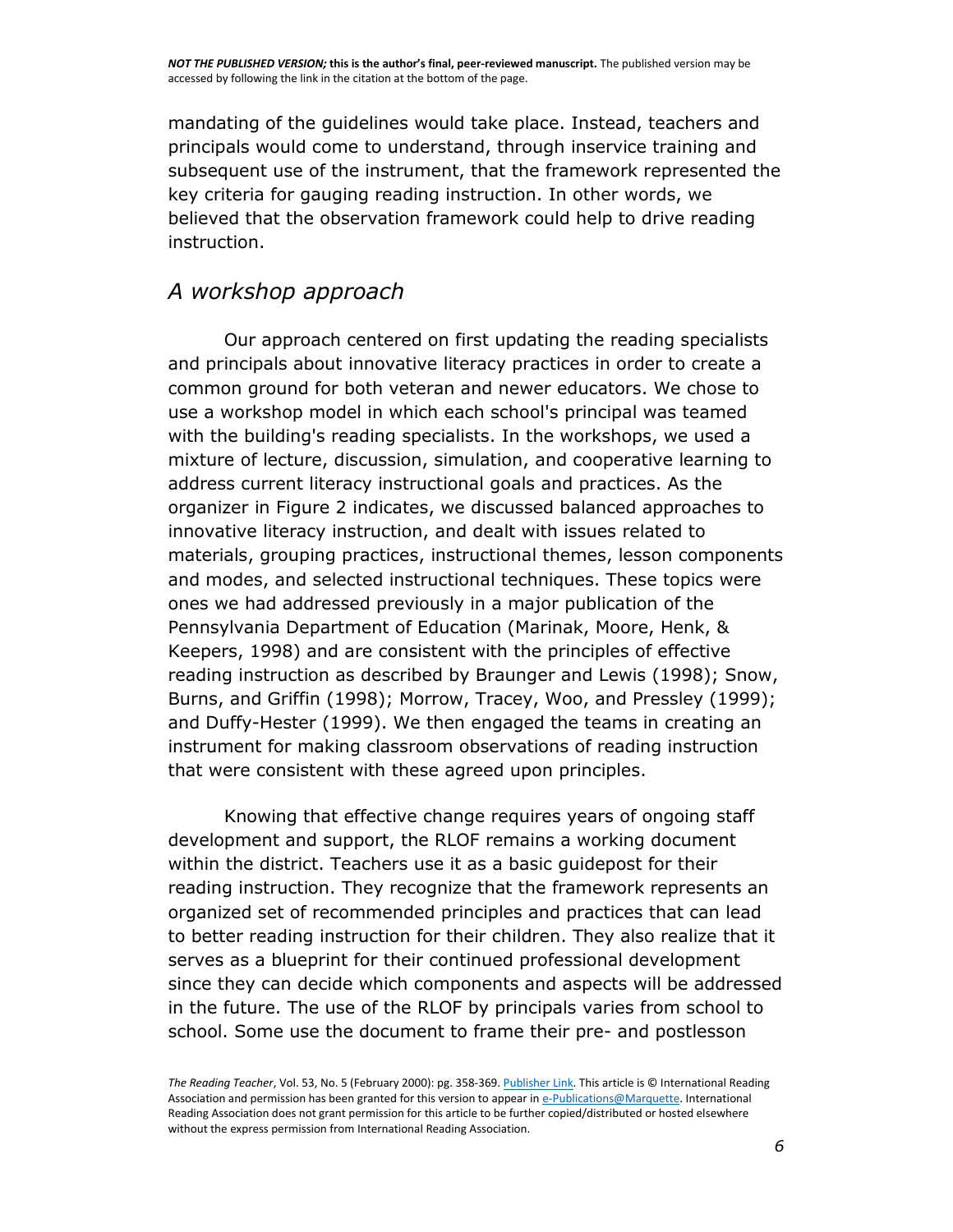discussions very generally, while others choose to use it in a more directed fashion. The formality of use is negotiated by the teachers and the principal.

#### *[The instrument](http://0-web.b.ebscohost.com.libus.csd.mu.edu/ehost/detail/detail?vid=3&sid=458f42e2-7a88-43e0-ba14-ca403e802766%40sessionmgr110&hid=116&bdata=JnNpdGU9ZWhvc3QtbGl2ZQ%3d%3d#toc)*

As Figure 1 illustrates, the Reading Lesson Observation Framework includes blanks for indicating the teacher being observed, the evaluator, the school year, the date of the observation, the observation number, and which phases of the lesson (i.e., before, during, or after reading) were witnessed.

In essence, the RLOF takes the form of a checklist with seven major components: (a) Classroom Climate, (b) Prereading, (c) Guided Reading, (d) Postreading, (e) Skill and Strategy Instruction, (f) Materials and Tasks of the Lesson, and (g) Teacher Practices. Under each component, a series of items are included that represent criteria for evaluating the component's various aspects. In all, there are a total of 60 items. A brief description of the components and key aspects follows.

- The *Classroom Climate* component deals with the physical setting, children's access to authentic reading materials, the provision of a designated reading area as well as an area for small-group instruction, active student engagement and social interaction, and practices that signify that literacy is valued and promoted.
- The *Prereading Phase* items include the encouragement of previewing, the activation of prior knowledge, the stimulation of interest, vocabulary instruction, the identification of genre and purposes for reading, the sharing of the lesson's objectives, and making instructional adjustments.
- For the *Guided Reading Phase*, the instrument focuses on predictions, questioning, fluency, teacher modeling and monitoring, metacognitive and word study strategies, and text structure recognition.
- In the *Postreading Phase*, items involve the confirming of predictions, retellings, critical judgments, application of new vocabulary, writing as an extension of reading, and continued teacher monitoring of student comprehension.

*The Reading Teacher*, Vol. 53, No. 5 (February 2000): pg. 358-369[. Publisher Link.](http://onlinelibrary.wiley.com/journal/10.1002/%28ISSN%291936-2714) This article is © International Reading Association and permission has been granted for this version to appear i[n e-Publications@Marquette.](http://epublications.marquette.edu/) International Reading Association does not grant permission for this article to be further copied/distributed or hosted elsewhere without the express permission from International Reading Association.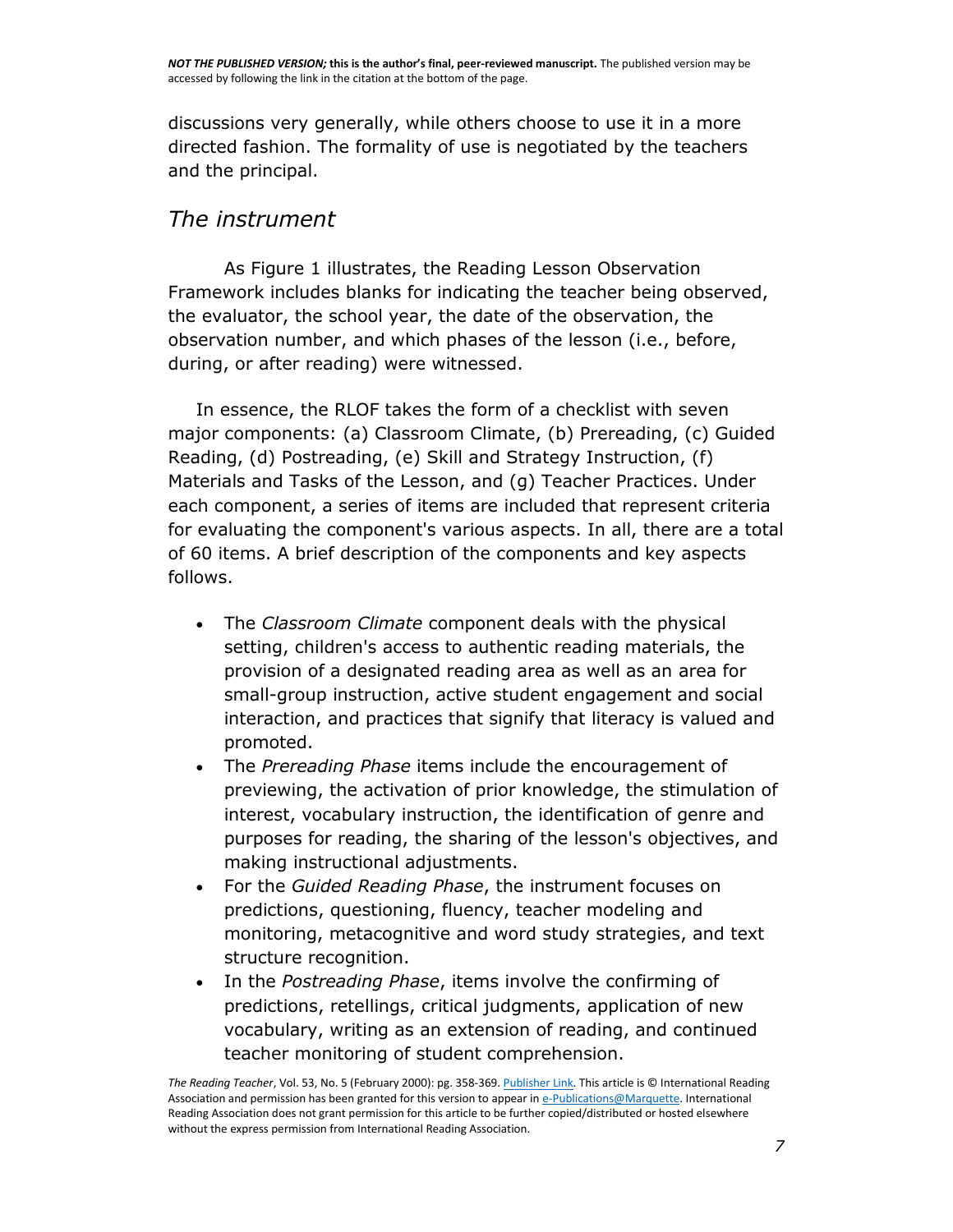- *Skill and Strategy Instruction* centers on teacher explanations and modeling, explicit teaching, contextualization of skills, reading strategy use, and scaffolding.
- Factors associated with *Materials and Tasks of the Lesson* include considerations of ability and diverse learning needs, text and task authenticity, the nature of independent work, relevance, modes of reading, enjoyment, personal response, teacher/ student activity initiation, and thematic instruction.
- The *Teacher Practices* component includes a focus on meaning, the execution of recommended techniques, flexible grouping, sensitivity to diversity, student engagement, pace and flow of the lesson, safe failure, language arts integration, conferences, assessment, and curricular alignment.

For each item, the lesson observer can indicate one of four responses: Observed (O), Commendation (C), Recommendation (R), and Not Applicable (N). An O response indicates that the aspect was observed and judged to be of satisfactory quality. The C response denotes that the aspect was not only observed but also of very high quality. An R response is given when an appropriate aspect was either not observed or judged to be unsatisfactory. The N response means that the aspect was not observed, presumably because it was not pertinent to the lesson. The check-off boxes to the right of the instrument allow for easy use by the observer.

It is important to note that there should not be an expectation that every, or perhaps even most, aspects will be observed in a single lesson. The evaluation process, like the reading process, is a dynamic one in which the quality of the whole is not always reflected by the sum of its parts. In general, the more aspects marked as Commendations or as Observed, the greater the likelihood of a good lesson. However, good lessons might only include a small number of well-done aspects. This is very possible when observations focus on a single reading phase or instructional episode. By the same token, the observance of a large number of aspects is not an absolute guarantee that the reading lesson has been a good one. When observed aspects are extraneous or minimally acceptable, lesson quality could clearly suffer.

*The Reading Teacher*, Vol. 53, No. 5 (February 2000): pg. 358-369[. Publisher Link.](http://onlinelibrary.wiley.com/journal/10.1002/%28ISSN%291936-2714) This article is © International Reading Association and permission has been granted for this version to appear i[n e-Publications@Marquette.](http://epublications.marquette.edu/) International Reading Association does not grant permission for this article to be further copied/distributed or hosted elsewhere without the express permission from International Reading Association.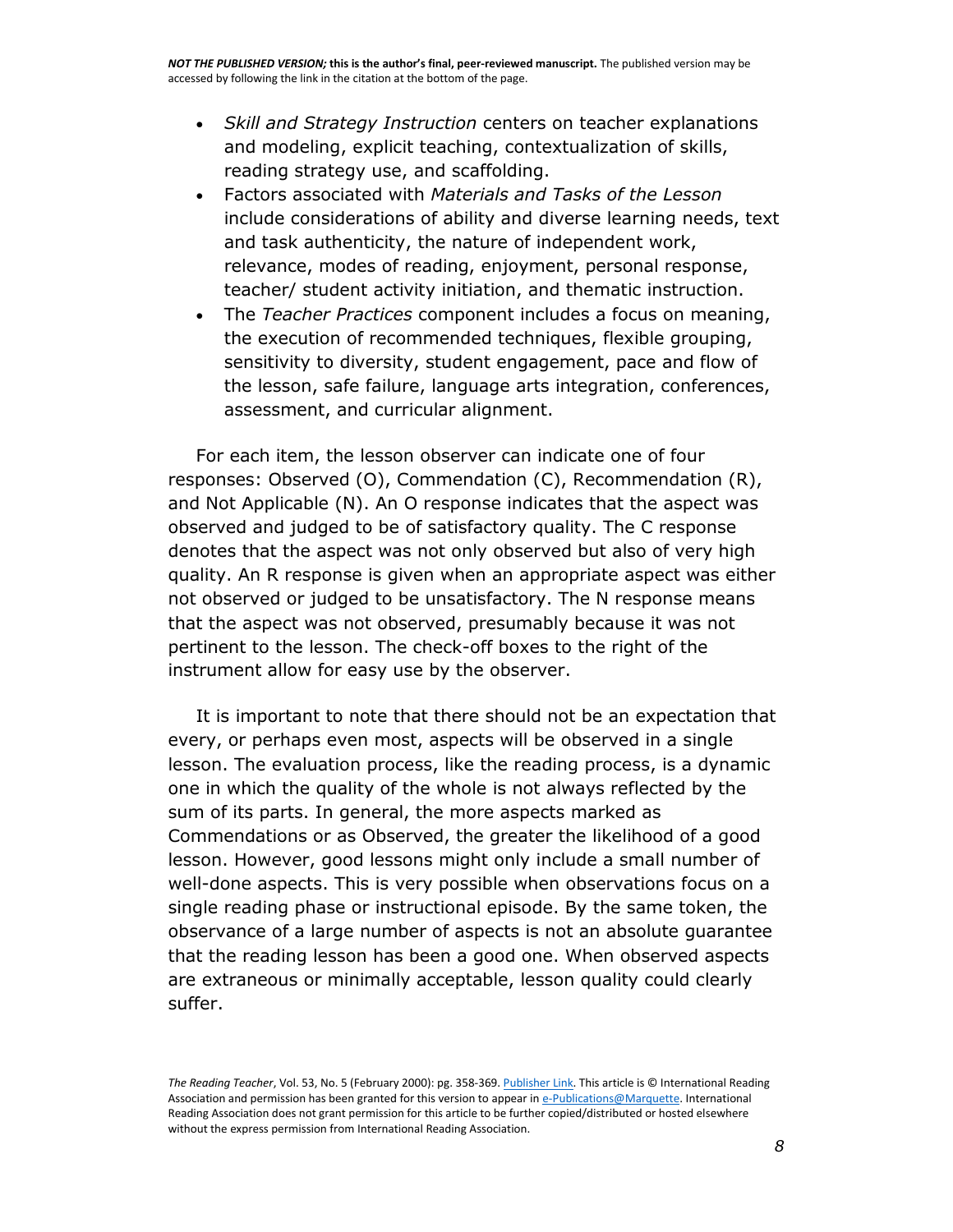The framework attempts to be a fairly inclusive listing of possible desirable aspects. In this way, it gets at a range of aspects that observers might expect to see. For instance, in the Pre reading Phase, there is more than one possible way for a teacher to activate children's prior knowledge. Likewise, in the Postreading Phase, alternatives exist for children to demonstrate their comprehension. Because no list could hope to be fully inclusive, blank spaces are provided at the end of each component to allow observers to add appropriate aspects as needed.

In addition to the checklist format, the RLOF contains an openended Summary Sheet. Here the observer should address, in a narrative form, aspects of the components that were rated as Recommendations and Commendations. Clear explanations about aspects of the lesson that could have been improved are essential for good faith communication. By the same token, opportunities to praise teachers for their exemplary work should be documented richly as well. The observer should also comment and elaborate upon aspects that were rated as Observed if these have been absent in previous evaluations. Finally, the Summary Sheet should contain an overall evaluation of the reading lesson and should draw comparisons with previous observations. This synthesis is a very important part of the process.

#### *[Basic use of the RLOF](http://0-web.b.ebscohost.com.libus.csd.mu.edu/ehost/detail/detail?vid=3&sid=458f42e2-7a88-43e0-ba14-ca403e802766%40sessionmgr110&hid=116&bdata=JnNpdGU9ZWhvc3QtbGl2ZQ%3d%3d#toc)*

School districts today use a wide variety of supervision models to ensure that an instructional staff is meeting the academic needs of all learners. Regardless of a district's philosophical orientation to supervision (e.g., clinical versus organizational change), several overarching school leadership concepts should inform the instructional conversations between teachers and principals. These leadership concepts, including principal knowledge (Mohr, 1998), informed collaboration (Fullan, 1998), and skillful learning (Darling-Hammond, 1998), all lend credence to the desirability of a literacy framework such as the RLOF.

The most frequent use of the instrument will be by a principal or language arts supervisor observing a classroom teacher during a reading lesson. As with any planned observation of instruction, a preobservation and postobservation conference should take place

*The Reading Teacher*, Vol. 53, No. 5 (February 2000): pg. 358-369[. Publisher Link.](http://onlinelibrary.wiley.com/journal/10.1002/%28ISSN%291936-2714) This article is © International Reading Association and permission has been granted for this version to appear i[n e-Publications@Marquette.](http://epublications.marquette.edu/) International Reading Association does not grant permission for this article to be further copied/distributed or hosted elsewhere without the express permission from International Reading Association.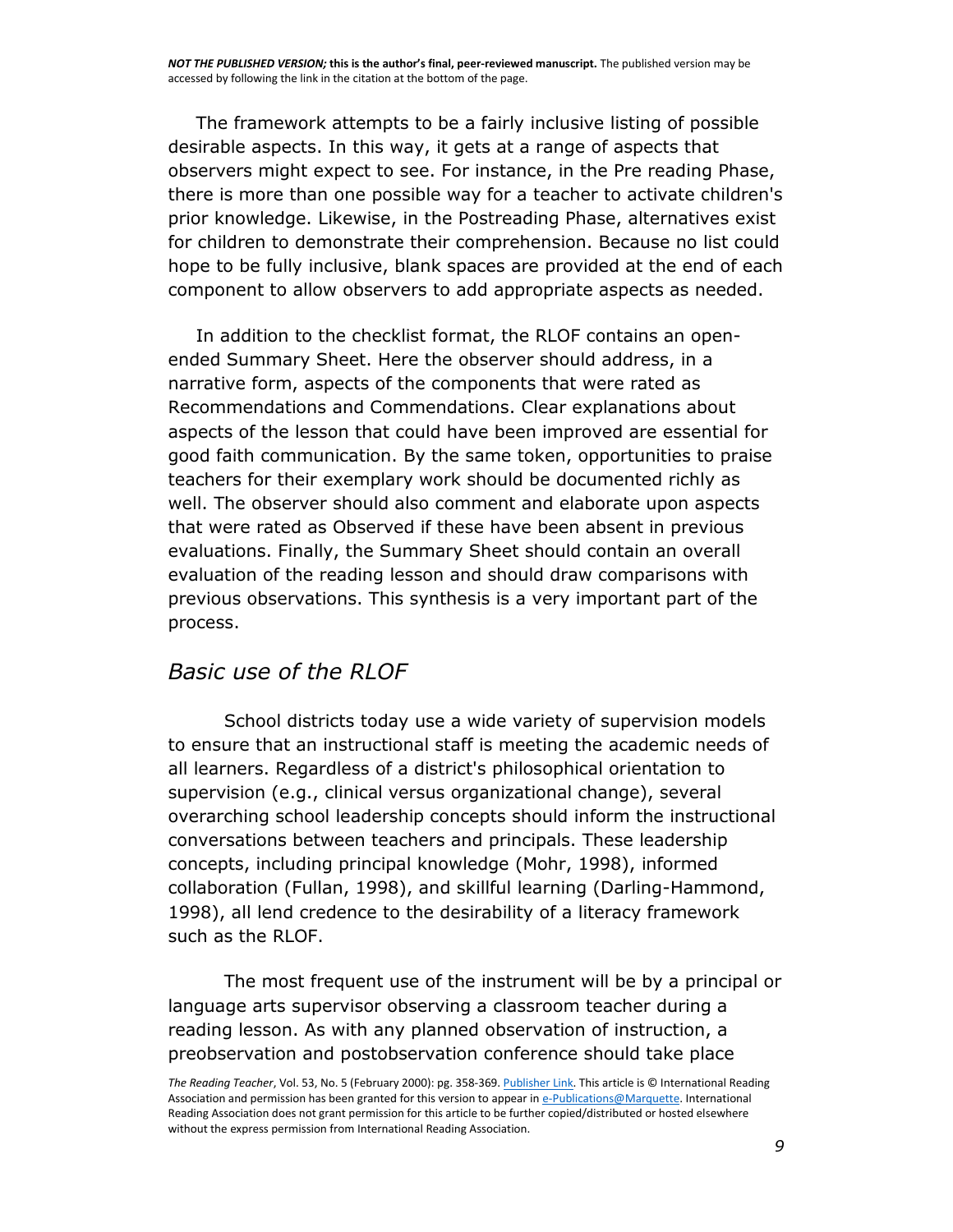(Radencich, 1995). In the preobservation conference, the teacher can explain the context of the lesson to the observer. The teacher can begin by describing her or his basic approach to reading instruction and the accompanying philosophy that drives this style of teaching. The teacher should also specifically indicate how the upcoming lesson fits with preceding lessons and ones that will follow. It is especially useful for the teacher to prepare the observer for what is likely to occur during the lesson and to provide any materials that would assist in the observation (e.g., copies of reading selections, study guides, rubrics, handouts). In turn, the observer should indicate the kinds of things she or he will be looking for on this particular visit. In subsequent preobservation conferences, the observer should indicate new or different aspects of instruction that will be addressed as well as those that will be revisited.

By its very nature, the RLOF provides a set of common discussion topics both for preobservation and postobservation conferences. This communication is critical to improved reading instruction. The focus of this communication should be formative as opposed to summative. In this spirit, these sessions should never put teachers on the defensive. For instance, under no circumstances should items on the lesson observation framework be tallied or summed as an indication of instructional effectiveness. Such an application would be a clear misuse, because the results would have no measurement integrity. Rather, discussions of the lesson, both before and after the observation, represent collegial opportunities for supervisors and teachers to conceive of ways to better meet the reading needs of the children.

Ideally, the instrument will facilitate the refinement of instructional practices in reading and will demonstrate teachers' professional growth over time. For this reason, it is important that neither supervisors nor teachers place too much emphasis on any one observation. Each lesson represents just a sample of the reading instruction that occurs in any classroom. A more valid and reliable picture emerges only after multiple observations have been made. With repeated visits, observers obtain a more complete sense of how the teacher creates a conducive classroom literacy climate, handles all three phases of the lesson, conducts strategy instruction, determines materials and tasks, and adheres to best practices. In turn, recurrent

*The Reading Teacher*, Vol. 53, No. 5 (February 2000): pg. 358-369[. Publisher Link.](http://onlinelibrary.wiley.com/journal/10.1002/%28ISSN%291936-2714) This article is © International Reading Association and permission has been granted for this version to appear i[n e-Publications@Marquette.](http://epublications.marquette.edu/) International Reading Association does not grant permission for this article to be further copied/distributed or hosted elsewhere without the express permission from International Reading Association.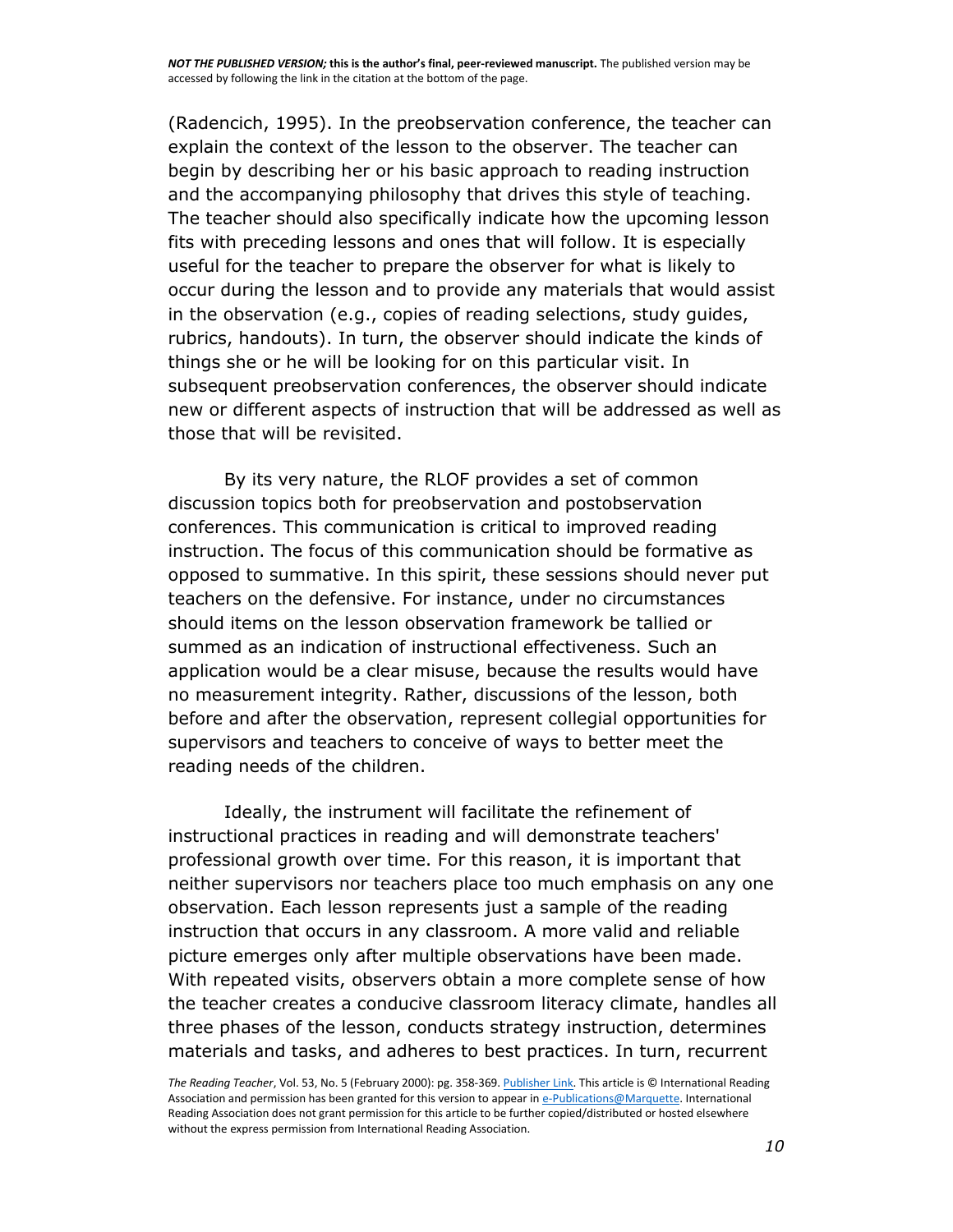feedback on the RLOF allows teachers not only to enhance their pedagogy, but also to see visible evidence of their development.

### **[Adapting the RLOF for different purposes](http://0-web.b.ebscohost.com.libus.csd.mu.edu/ehost/detail/detail?vid=3&sid=458f42e2-7a88-43e0-ba14-ca403e802766%40sessionmgr110&hid=116&bdata=JnNpdGU9ZWhvc3QtbGl2ZQ%3d%3d#toc)**

The Reading Lesson Observation Frame work is not intended to be the definitive guide to effective daily reading instruction. The instrument represents only one district's vision of what exemplary reading instruction ought to look like in its elementary schools. Users of the RLOF can easily add, delete, or revise the items to match their needs. Clearly, no one framework could serve the needs of all elementary schools, teachers, supervisors, and children. For this reason, we believe that school districts can and should adapt the RLOF to their own specific purposes.

In the primary grades, a given district may want to be more directive about how word analysis, letter-sound relationships, or phonemic awareness instruction should occur whereas upper grade instruction would focus more on strategic reading, study skills, higher order comprehension, and content area reading. Still other adjustments might be made to reflect developmental appropriateness or special characteristics in the student populations of the schools.

While we strongly encourage adapting the RLOF, we see a danger in being too specific with the criteria. The instrument could become overly prescriptive and obtrusive, and result in formulaic instruction that is lacking in creativity. Worse yet, teachers could come to view the instrument as an imposition instead of a tool that can help them to deliver high-quality, inspired reading instruction to their children. For this reason, our feeling is that individual teachers should have input into the criteria that will be used to evaluate them. Teacher voice is a vital element in any professional development endeavor, and lesson observation criteria are no exception.

We also believe that the RLOF can be used in other professional development capacities. It would be very appropriate for use in new teacher induction models as well as in peer mentoring programs. In both cases, the framework prompts teachers to work with one another and provides a structure and a focus for postlesson conferences. Preservice and graduate teacher education programs also could

*The Reading Teacher*, Vol. 53, No. 5 (February 2000): pg. 358-369[. Publisher Link.](http://onlinelibrary.wiley.com/journal/10.1002/%28ISSN%291936-2714) This article is © International Reading Association and permission has been granted for this version to appear i[n e-Publications@Marquette.](http://epublications.marquette.edu/) International Reading Association does not grant permission for this article to be further copied/distributed or hosted elsewhere without the express permission from International Reading Association.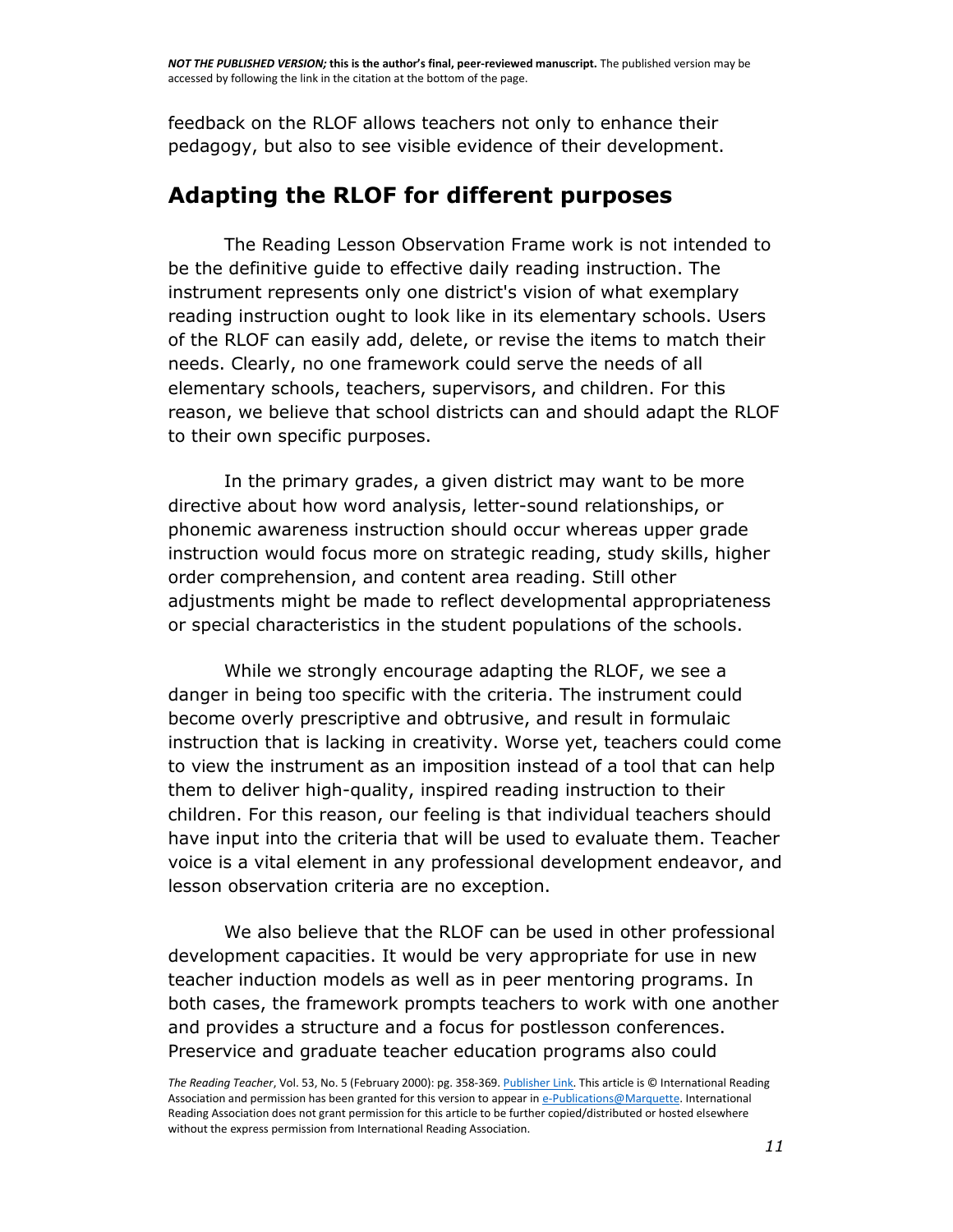incorporate the framework into their demonstration lessons and field practica experiences as a valuable tool for both instruction and evaluation.

Another potential use of the framework for professional development involves individual teachers who are interested in selfevaluation. While reviewing videotapes of their own instruction, they can use the framework to rate themselves and then reflect on the results. This personal use will appeal to certain teachers who find it to be far less threatening than subjecting their instruction to the scrutiny of peers or supervisors.

## **[Some final thoughts](http://0-web.b.ebscohost.com.libus.csd.mu.edu/ehost/detail/detail?vid=3&sid=458f42e2-7a88-43e0-ba14-ca403e802766%40sessionmgr110&hid=116&bdata=JnNpdGU9ZWhvc3QtbGl2ZQ%3d%3d#toc)**

Used in concert with Vogt's (1991) programmatic checklist, the Reading Lesson Observation Framework has the potential to improve elementary level reading instruction. It can increase cooperation and communication among literacy educators and supervisors within a school district and bring them to some much needed common ground. In fact, shared understandings can be realized whether the instrument is used to evaluate reading lessons or not. The process of deciding upon the criteria for a lesson observation framework is a compelling team-building exercise in its own right. As Fullan (1998) suggested, informed collaboration occurs when enlightened administrators and teachers stop looking to external sources for instructional improvement, but rather look within, focusing on the effects that their practices exert on children's performance.

We believe that the RLOF's focus on core beliefs and understandings about how reading is learned and how it should be taught is instructive for the full range of reading professionals in elementary schools. Clearly, primary and intermediate grade classroom teachers, special education teachers, reading specialists, reading coordinators, related service professionals, and administrators all stand to benefit (Braunger & Lewis, 1998; Standards for Reading Profession als, 1998). In large measure, successful literacy learning by children is the result of skillful learning on the part of teachers and their leaders (Darling-Hammond, 1998).

*The Reading Teacher*, Vol. 53, No. 5 (February 2000): pg. 358-369[. Publisher Link.](http://onlinelibrary.wiley.com/journal/10.1002/%28ISSN%291936-2714) This article is © International Reading Association and permission has been granted for this version to appear i[n e-Publications@Marquette.](http://epublications.marquette.edu/) International Reading Association does not grant permission for this article to be further copied/distributed or hosted elsewhere without the express permission from International Reading Association.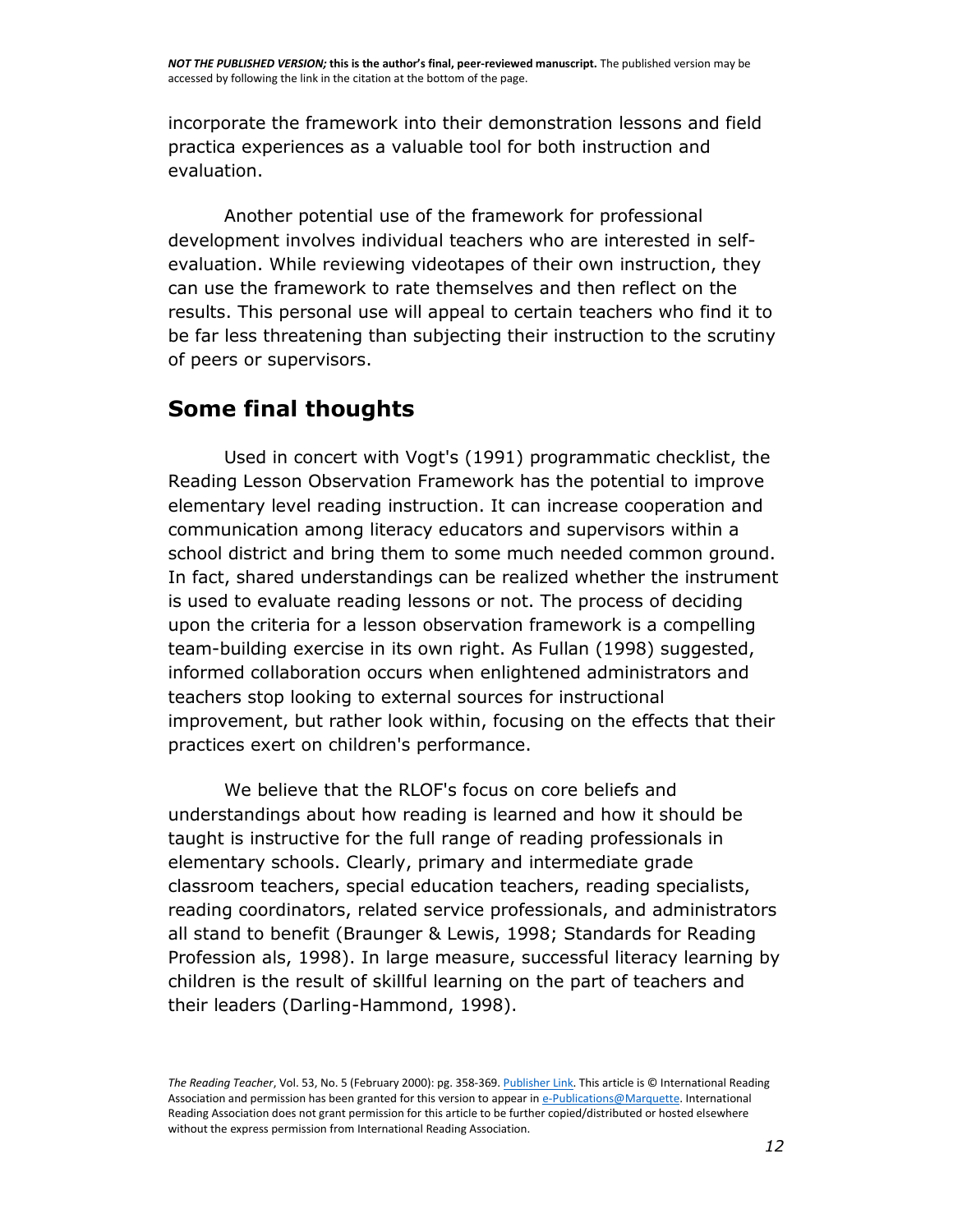Interestingly, staff development with the observation framework need not be expensive or take teachers from their classrooms for extended periods of time. Rather than reinventing the wheel, districts should consider using the RLOF as a working document to trigger discussion about what criteria make the most sense locally. Much time and expense can be saved by using the existing framework as a springboard. This "no-frills"staff development approach (Darling-Hammond, 1998) encourages problem-solving discussions between teachers and leaders and can result not only in teachers trying new reading strategies, but also in principals being more openminded about the innovations.

Obviously, the most direct benefit of a lesson observation framework is supplying teachers with the feedback they need to maintain and enhance their reading pedagogy. Not only can teachers sharpen their skills through the feedback of supervisors and peers, but also they can engage in important self-evaluation of their lessons. In this sense, the framework becomes a tool for reflective practice (Duffy-Hester, 1999).

Although the RLOF was primarily intended to assist in the professional growth of teachers, it can also provide districts with a foundation for training administrators. The accompanying training permits supervisors to make informed observations of literacy instruction, which by nature is dynamic, multifaceted, and difficult to assess during brief classroom visits (Radencich, 1995). This awareness is even more critical as schools struggle to formulate intervention plans for at-risk readers. Principals will be unable to engage in such generative learning (Sergiovanni, 1994) without knowledge of the effective practices that the framework promotes.

A final major benefit of the RLOF is that the instrument can help schools defend and promote their reading programs. It can do so by providing concrete documentation that research-based, best practices are being implemented. At present, the public's perception of successful reading instruction hinges primarily on children's standardized test scores. When scores do not meet public expectations (however reasonable or unreasonable they may be), a school's literacy practices are presumed to be faulty. This conclusion arises even though few, if any, individuals ever observe any of the actual reading

*The Reading Teacher*, Vol. 53, No. 5 (February 2000): pg. 358-369[. Publisher Link.](http://onlinelibrary.wiley.com/journal/10.1002/%28ISSN%291936-2714) This article is © International Reading Association and permission has been granted for this version to appear i[n e-Publications@Marquette.](http://epublications.marquette.edu/) International Reading Association does not grant permission for this article to be further copied/distributed or hosted elsewhere without the express permission from International Reading Association.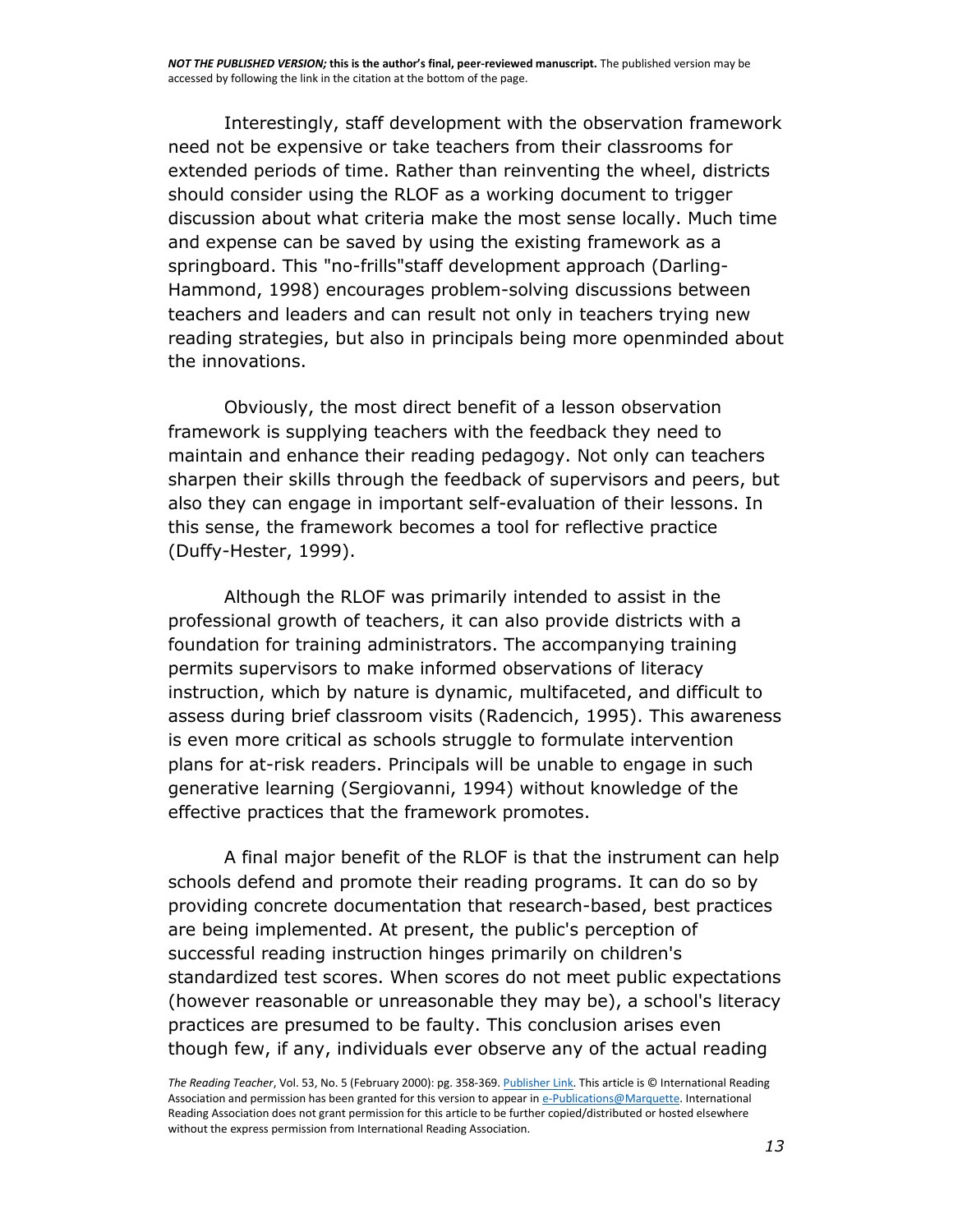instruction that transpires in the classrooms. By contrast, the RLOF yields a formal record of reading-related instructional events that authenticates the professional conduct of teachers. This kind of accountability takes on added significance in light of the politically charged atmosphere contemporary schools must endure.

Most important, however, the notion that our children's literacy attainment will increase from better executed reading instruction represents the most powerful incentive for developing and using an observation framework. Our belief is that the RLOF might help teachers, principals, and literacy supervisors to achieve this broad goal by working together to enhance the quality and consistency of daily reading lessons. In turn, as local educational practices come to resonate more closely with prevailing knowledge about exemplary reading instruction, our national literacy picture will brighten.

Henk is the director of the school of behavioral sciences and education at Penn State Capital College (W-315 Olmsted Building, 777 West Harrisburg Pike, Middletown, PA 17051, USA). Moore directs the reading program at East Stroudsburg University of Pennsylvania, USA. Marinak is the coordinator of Reading/Federal Programs for Central Dauphin School District, Harrisburg, PA, USA. Tomasetti is the Superintendant, Mifflinburg Area School District, Mifflinburg, Pennsylvania, USA

#### **[References](http://0-web.b.ebscohost.com.libus.csd.mu.edu/ehost/detail/detail?vid=3&sid=458f42e2-7a88-43e0-ba14-ca403e802766%40sessionmgr110&hid=116&bdata=JnNpdGU9ZWhvc3QtbGl2ZQ%3d%3d#toc)**

- Allington, R., & Cunningham, P. (1996). *Schools that work: Where all children read and write*. New York: HarperCollins.
- Braunger, J., & Lewis, J. (1998). *Building a knowledge base in reading*  (2nd ed.). Portland, OR: Northwest Regional Educational Laboratory.
- Chall, J.S. (1998). My life in reading. In E.G. Sturtevant, J.A. Dugan, P. Linder, & W.M. Linek (Eds.), *Literacy and community*, 20th yearbook of the College Reading Association (pp. 12-24). Commerce, TX: College Reading Association.
- Church, S. (1996). *The future of whole language: Reconstruction or self destruction?* Portsmouth, NH: Heinemann.

*The Reading Teacher*, Vol. 53, No. 5 (February 2000): pg. 358-369[. Publisher Link.](http://onlinelibrary.wiley.com/journal/10.1002/%28ISSN%291936-2714) This article is © International Reading Association and permission has been granted for this version to appear i[n e-Publications@Marquette.](http://epublications.marquette.edu/) International Reading Association does not grant permission for this article to be further copied/distributed or hosted elsewhere without the express permission from International Reading Association.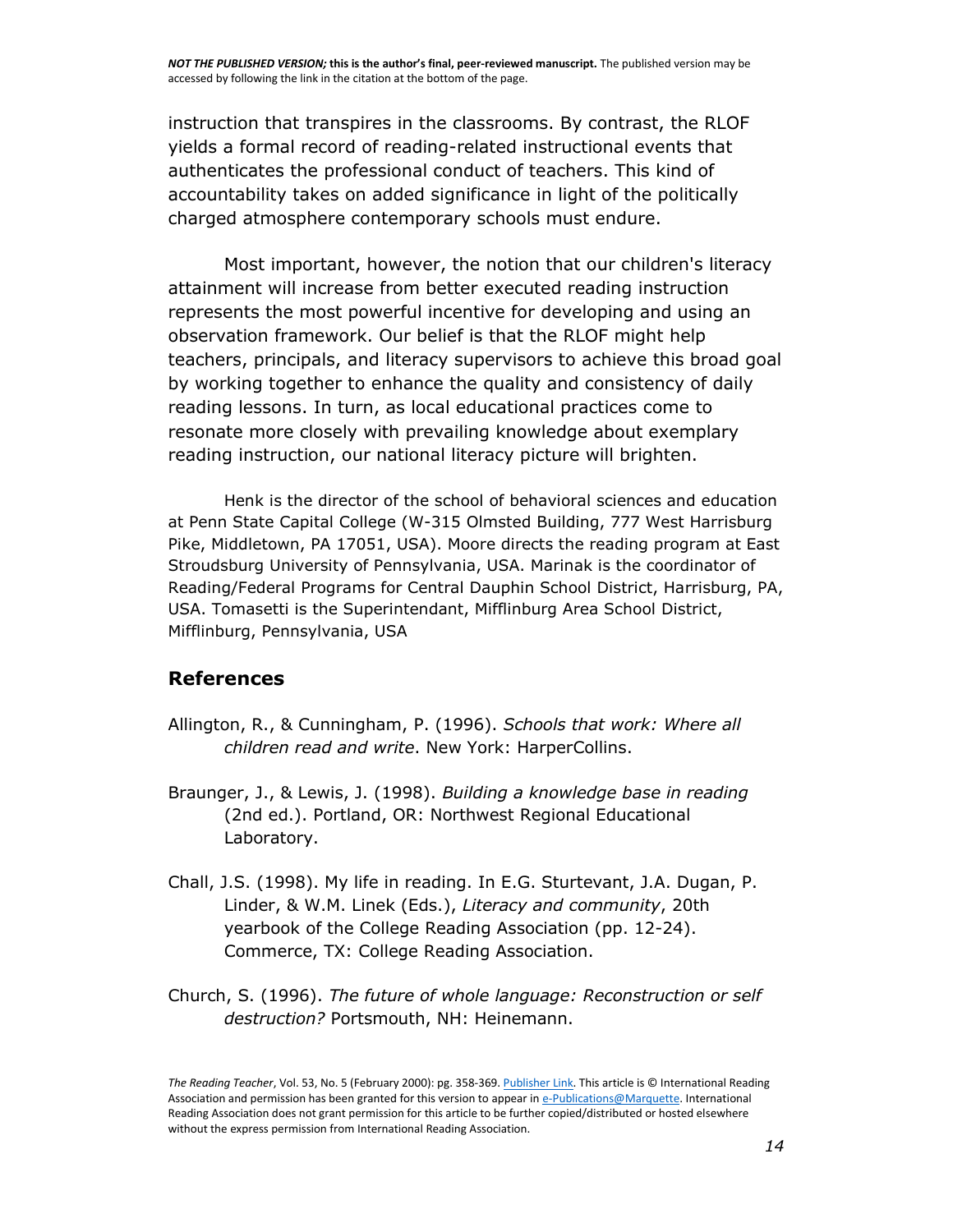- Darling-Hammond, L. (1998). Teacher learning that supports student learning. *Educational Leadership*, 55(5), 6-11.
- Duffy-Hester, A.M. (1999). Teaching struggling readers in elementary classrooms: A review of classroom reading programs and principles for instruction. *The Reading Teacher*, 52, 480-495.
- Fullan, M. (1998). Leadership for the 21st century: Breaking the bonds of dependency. *Educational Leadership*, 55(7), 6-11.
- Goodman, K. (1998, December). Comments on the Reading Excellence Act(U.S.). [Reading Online]. Available: <http://www.readingonline.org/critical/ACT.html> [1999, February 25].
- Henk, W.A., & Moore, J.C. (1992). Facilitating change in school literacy curricula: From statewide initiatives to district level implementation. *Journal of Reading*, 37, 558-562.
- Jones, R. (1996, June). Skirmishes on the reading front. *The American School Board Journal*, 15-18.
- Marinak, B.A., & Henk, W.A. (1999). The West Hanover story: A balanced elementary school literacy program that works. In S. Blair-Larsen & K. Williams (Eds.), *The balanced reading program: Helping all students achieve success* (pp. 136-171). Newark, DE: International Reading Association.
- Marinak, B.A., Moore, J.C., Henk, W.A., & Keepers, M. (1998). *Reading instructional handbook II*. Harrisburg, PA: Pennsylvania Department of Education.
- Moats, L.C., & Lyon, G.R. (1996). Wanted: Teachers with knowledge of language. *Topics in Language Disorders*, 16(2), 73-86.
- Mohr, N. (1998). Creating effective study groups for principals. *Educational Leadership*, 55(7), 41-47.
- Morrow, L.M., Tracey, D.H., Woo, D.G., & Pressley, M. (1999). Characteristics of exemplary first grade literacy instruction. *The Reading Teacher*, 52, 462-476.

*The Reading Teacher*, Vol. 53, No. 5 (February 2000): pg. 358-369[. Publisher Link.](http://onlinelibrary.wiley.com/journal/10.1002/%28ISSN%291936-2714) This article is © International Reading Association and permission has been granted for this version to appear i[n e-Publications@Marquette.](http://epublications.marquette.edu/) International Reading Association does not grant permission for this article to be further copied/distributed or hosted elsewhere without the express permission from International Reading Association.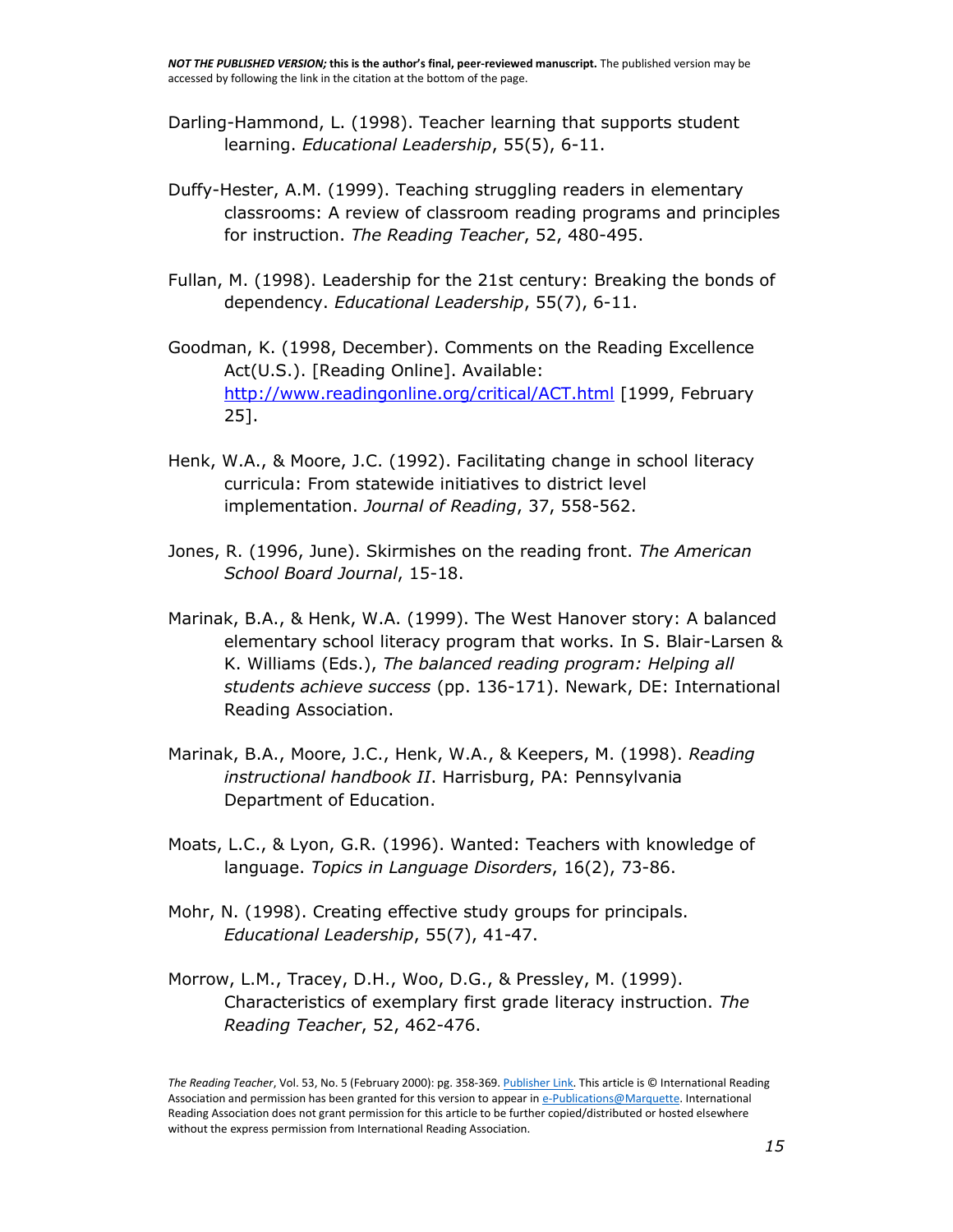- Radencich, M. (1995). *Administration and supervision of the reading/writing program*. Needham Heights, MA: Longwood.
- *Resolution on policy mandates*. (1998, May). Newark, DE: International Reading Association.
- Routman, R. (1996). *Literacy at the crossroads: Crucial talk about reading, writing, and other teaching dilemmas*. Portsmouth, NH: Heinemann.
- Sergiovanni, T. (1994). The roots of school leadership. *Principal*, 72(2), 6- 9.
- Snow, C.E., Burns, M.S., & Griffin, P. (Eds.) (1998). *Preventing reading difficulties in young children*. Washington, DC: National Academy Press.
- *Standards for Reading Professionals*. (1998). Newark, DE: International Reading Association.
- Strickland, D.S. (1998). Reading and the media. In G. I. Maeroff (Ed.), Imaging education: *The media and schools in America* (pp. 101- 115). New York: Teachers College Press.
- Vogt, M.E. (1991). An observation guide for supervisors and administrators: Moving toward integrated reading/language arts instruction. The *Reading Teacher*, 45, 206-211.
- Walmsley, S.A., & Adams, E.L. (1993). Realities of whole language. *Language Arts*, 79, 272-280.
- Yerger, W., & Moore, J. (1990). *Commendations and recommendations for observing and evaluating reading*. Bloomington, IN: Eden Enterprises.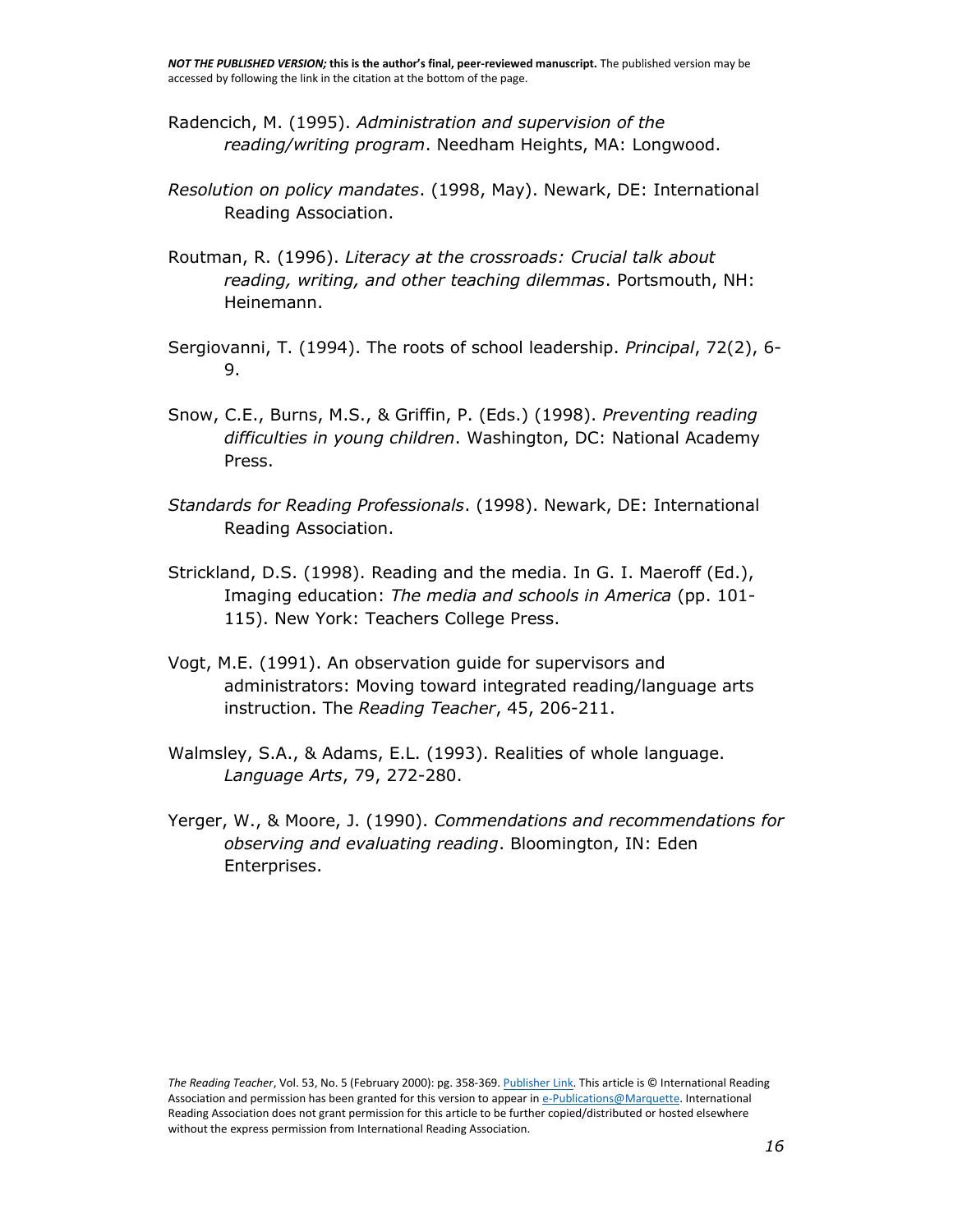## **Appendix**

#### **Figure 1 The Reading Lesson Observation Framework**

|                                                                                                                                                                                           | Teacher                                                                                                                                                                                                                                              |                     |  | Observer                                                                                                                                                                      |               |   |   |   |   |
|-------------------------------------------------------------------------------------------------------------------------------------------------------------------------------------------|------------------------------------------------------------------------------------------------------------------------------------------------------------------------------------------------------------------------------------------------------|---------------------|--|-------------------------------------------------------------------------------------------------------------------------------------------------------------------------------|---------------|---|---|---|---|
| School year                                                                                                                                                                               |                                                                                                                                                                                                                                                      | Date of observation |  |                                                                                                                                                                               | Observation # |   |   |   |   |
|                                                                                                                                                                                           | Observation occurred:                                                                                                                                                                                                                                | Before reading      |  | During reading                                                                                                                                                                | After reading |   |   |   |   |
|                                                                                                                                                                                           | <b>Component I. Classroom Climate</b>                                                                                                                                                                                                                |                     |  |                                                                                                                                                                               | Ο             | с | R | N |   |
| A. Many different types of authentic reading materials such as magazines, newspapers, novels,<br>and nonfiction works are displayed and are available for children to read independently. |                                                                                                                                                                                                                                                      |                     |  |                                                                                                                                                                               |               |   |   |   |   |
|                                                                                                                                                                                           | B. The classroom has a reading area such as a corner or classroom library, where children are<br>encouraged to go to read for enjoyment.                                                                                                             |                     |  |                                                                                                                                                                               |               |   |   |   |   |
|                                                                                                                                                                                           | C. An area is available for small-group reading instruction.                                                                                                                                                                                         |                     |  |                                                                                                                                                                               |               |   |   |   |   |
|                                                                                                                                                                                           | D. Active participation and social interaction are integral parts of reading instruction in this<br>classroom                                                                                                                                        |                     |  |                                                                                                                                                                               |               |   |   |   |   |
|                                                                                                                                                                                           | E. The classroom environment indicates that reading and writing are valued and actively promoted.<br>(e.g., purposely writing is displayed, journals are maintained, Word Walls are used, book talks<br>and read-alouds by teacher occur regularly). |                     |  |                                                                                                                                                                               |               |   |   |   |   |
| E.                                                                                                                                                                                        |                                                                                                                                                                                                                                                      |                     |  |                                                                                                                                                                               |               |   |   |   |   |
| G                                                                                                                                                                                         |                                                                                                                                                                                                                                                      |                     |  |                                                                                                                                                                               |               |   |   |   |   |
|                                                                                                                                                                                           | <b>Component II. Prereading Phase</b>                                                                                                                                                                                                                |                     |  |                                                                                                                                                                               |               |   | с | R | Ν |
|                                                                                                                                                                                           | A. During the prereading discussion, the teacher asked the children to preview the text by having<br>them read the title of the selection, look at the illustrations, and then discuss the possible<br>contents of the text.                         |                     |  |                                                                                                                                                                               | u             | п | п |   |   |
|                                                                                                                                                                                           | B Children were encouraged to activate their background knowledge through the use of K-W-L<br>charts, webs, anticipation guides, etc.                                                                                                                |                     |  |                                                                                                                                                                               |               |   |   |   |   |
|                                                                                                                                                                                           | C. By generating a discussion about the topic before reading the selection, the teacher created an<br>interest in the reading.                                                                                                                       |                     |  |                                                                                                                                                                               |               |   |   |   |   |
|                                                                                                                                                                                           |                                                                                                                                                                                                                                                      |                     |  | D. The teacher introduced and discussed the new vocabulary words in a meaningful context,<br>focusing on those new words that were central to the understanding of the story. |               |   |   |   |   |
|                                                                                                                                                                                           | selection                                                                                                                                                                                                                                            |                     |  | E. The children were encouraged to state or write predictions related to the topic of the reading                                                                             |               |   |   |   |   |
|                                                                                                                                                                                           | to be read to determine what their purpose should be for reading it.                                                                                                                                                                                 |                     |  | F. Before reading occurred, the teacher helped the children identify the type of material that was                                                                            |               |   |   |   |   |
|                                                                                                                                                                                           | objective related to previous lessons.                                                                                                                                                                                                               |                     |  | G. The objective for the reading lesson was clearly identified for the children along with how that                                                                           |               |   |   |   |   |
|                                                                                                                                                                                           | adjustments.                                                                                                                                                                                                                                         |                     |  | H. The teacher continually assessed children's prereading discussion and made appropriate                                                                                     |               |   |   |   |   |
| ī.                                                                                                                                                                                        |                                                                                                                                                                                                                                                      |                     |  |                                                                                                                                                                               |               |   |   |   |   |
| $J -$                                                                                                                                                                                     |                                                                                                                                                                                                                                                      |                     |  |                                                                                                                                                                               |               |   |   |   | ñ |
| <b>Component III. Guided Reading Phase</b>                                                                                                                                                |                                                                                                                                                                                                                                                      |                     |  | Ċ                                                                                                                                                                             | R             | N |   |   |   |
|                                                                                                                                                                                           | their initial predictions.                                                                                                                                                                                                                           |                     |  | A At appropriate points during the reading of the selection, the children were asked to evaluate                                                                              |               |   |   |   |   |
|                                                                                                                                                                                           | predictions they had made about the selection.                                                                                                                                                                                                       |                     |  | B. The children were asked to identify or read aloud portions of text that confirmed or disproved                                                                             |               |   |   |   |   |
|                                                                                                                                                                                           | selection.                                                                                                                                                                                                                                           |                     |  | C. The comprehension discussion focused on the purposes that were established for reading the                                                                                 |               |   |   |   |   |
|                                                                                                                                                                                           | comprehension discussion.                                                                                                                                                                                                                            |                     |  | D. An appropriate mix of factual and higher level thinking questions were incorporated into the                                                                               |               |   |   |   |   |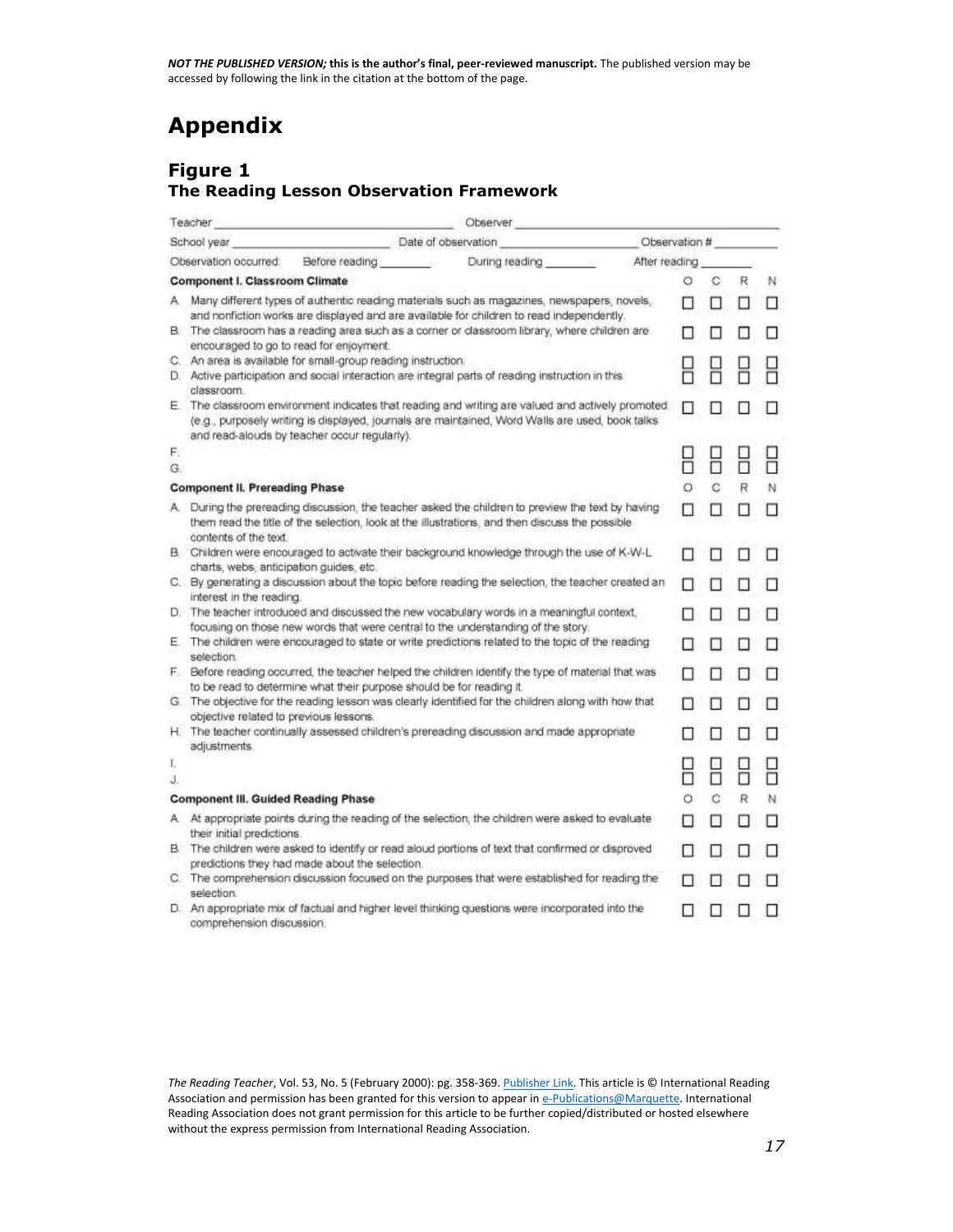#### **Figure 1 (continued) The Reading Lesson Observation Framework (continued)**

|         | <b>Component III. Guided Reading Phase (continued)</b>                                                                                                                                                                                              | O | с  | R | Ν |
|---------|-----------------------------------------------------------------------------------------------------------------------------------------------------------------------------------------------------------------------------------------------------|---|----|---|---|
|         | E. During the reading lesson, the teacher modeled fluent reading and then encouraged the<br>children to read fluently and with expression.                                                                                                          |   | Ω  | □ | п |
|         | F. The teacher encouraged the children to adjust their reading rate to fit the material.                                                                                                                                                            |   |    |   |   |
|         | G. The teacher monitored the children and gave proper assistance and feedback while they read<br>or completed practice activities.                                                                                                                  |   |    |   |   |
|         | H. The teacher modeled and encouraged the use of new vocabulary during discussion.                                                                                                                                                                  |   |    |   |   |
| L.      | The children were encouraged to use a variety of word study strategies (e.g., words within<br>words, context, syllabication) to decipher the meaning of unknown words as appropriate.                                                               |   |    |   |   |
| ď.      | The children were encouraged to use appropriate comprehension monitoring and fix-up                                                                                                                                                                 |   |    |   |   |
|         | strategies during reading (e.g., paraphrasing, rereading, using context, asking for help).<br>K. The teacher reminded the children to make use of their knowledge of text structure (e.g.,<br>fictional story grammar, nonfiction text structures). | П | Ω  | П | Ω |
| L       | The teacher periodically assessed the children's ability to monitor meaning.                                                                                                                                                                        |   | □  |   |   |
| M.      |                                                                                                                                                                                                                                                     | ō | Ο  | □ | ō |
| N.      |                                                                                                                                                                                                                                                     | п |    | П | п |
|         | <b>Component IV. Postreading Phase</b>                                                                                                                                                                                                              | O | c  | R | Ń |
|         | A. During the postreading discussion, the children were asked to read aloud sections of the text<br>that substantiated answers to questions and confirmed or disproved predictions they had made<br>about the selection.                            | п | П  | Π | п |
|         | B. The teacher asked the children to retell the material they had read, concentrating on major<br>events or concepts.                                                                                                                               |   | D. | Π | п |
|         | C. The children were asked to explain their opinions and critical judgments.                                                                                                                                                                        |   |    |   |   |
|         | D. The teacher had the children provide a written response to the reading (e.g., written retelling,<br>written summarization, written evaluation).                                                                                                  |   |    |   |   |
|         | E Children were encouraged to use new vocabulary in written responses. Examples and<br>modeling were provided by the teacher.                                                                                                                       |   | n  |   |   |
|         | F. Writing was used as a natural extension of reading tasks.                                                                                                                                                                                        |   |    |   |   |
|         | G. The teacher continually monitored children's comprehension and provided appropriate<br>feedback.                                                                                                                                                 |   |    |   |   |
| н.      |                                                                                                                                                                                                                                                     | Ħ |    | H | H |
| ı.      |                                                                                                                                                                                                                                                     |   |    |   |   |
|         | Component V. Skill and Strategy Instruction                                                                                                                                                                                                         | Ö | с  | R | N |
|         | A. The teacher provided a clear explanation about the structure of the skill or strategy to be<br>learned and described when and how it could be used.                                                                                              |   | Ω  | Ω | п |
|         | B. The teacher modeled the use of the skill or strategy so children were able to see how it would<br>be used in an appropriate situation.                                                                                                           |   | □  | □ | п |
|         | C. Any direct teaching of a phonemic element was immediately followed by children using the skill<br>in a meaningful context.                                                                                                                       | п | □  | □ | П |
|         | D. Explicit skill and strategy instruction was provided and applied in the context of the reading<br>selection.                                                                                                                                     |   | □  | Ω | Π |
|         | E. The children were encouraged to use before, during, and after reading strategies as<br>appropriate                                                                                                                                               |   | □  | □ | п |
| Æ.      | Reading skill and strategy instruction moved children toward independent use through<br>scaffolding.                                                                                                                                                |   | П  | П | п |
| G.<br>н |                                                                                                                                                                                                                                                     | Н | H  | п | п |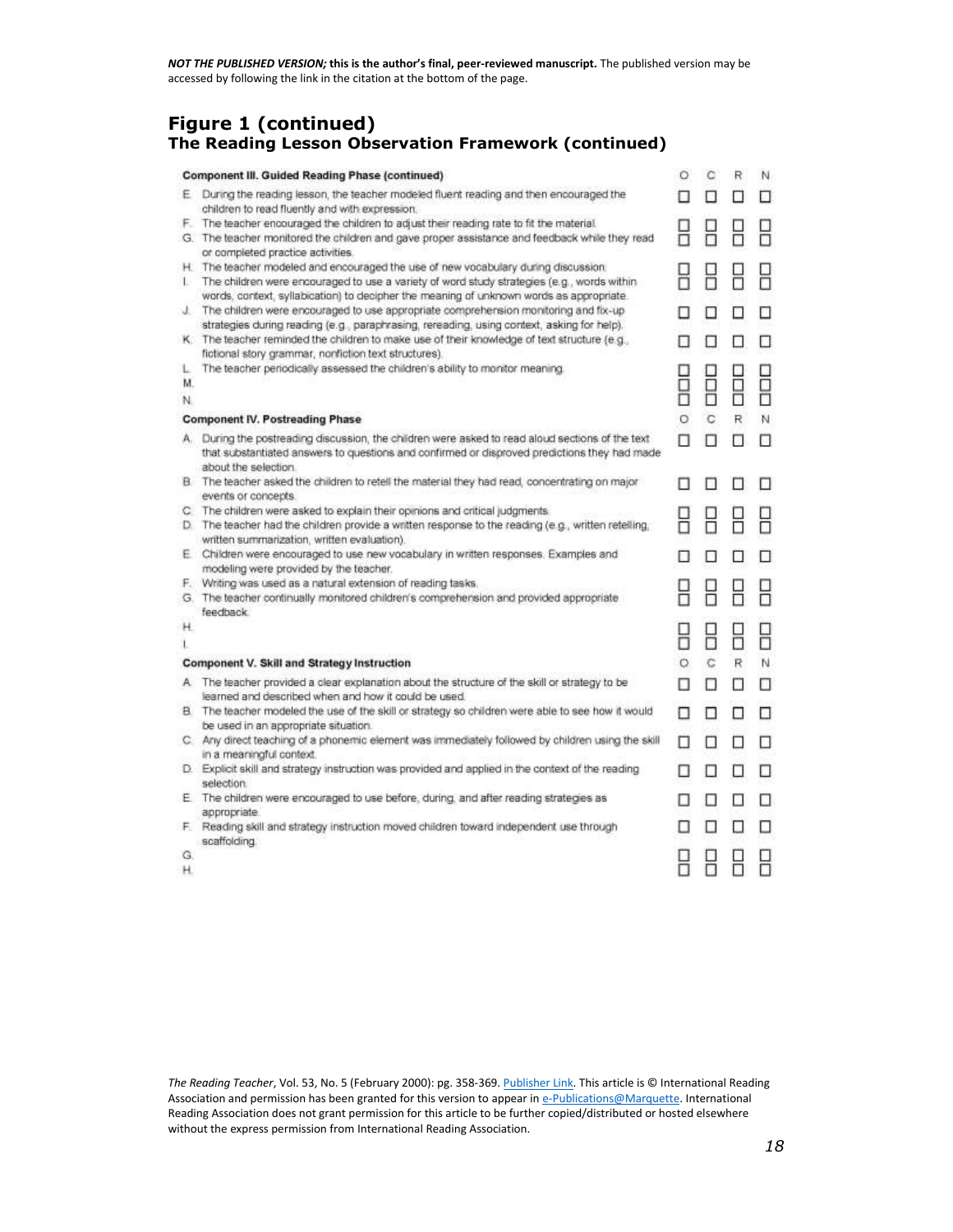#### **Figure 1 (continued) The Reading Lesson Observation Framework (continued)**

#### Component VI. Materials and Tasks of the Lesson

|    | Component VI. Materials and Tasks of the Lesson                                                                                                 |  |   |
|----|-------------------------------------------------------------------------------------------------------------------------------------------------|--|---|
|    | The selections used for the reading lesson were appropriate for children of this ability and<br>grade level.                                    |  |   |
| в. | The reading materials represented authentic types of texts.                                                                                     |  |   |
| C. | Reading materials and tasks reflected a sensitivity to the diverse learning needs of the children.                                              |  |   |
| D. | The amount and type of independent work was appropriate for the level of the children and<br>instructional goals it was designed to achieve.    |  |   |
| E. | Independent work often contained open-ended questions that encouraged children to enhance<br>and extend their understanding of the selection.   |  |   |
|    | F. The literacy tasks the children were asked to perform during the lesson were meaningful and<br>relevant                                      |  |   |
|    | G. The children engaged in various modes of reading during the lesson (e.g., silent, oral, guided,<br>shared)                                   |  |   |
| н. | The teacher provided opportunities for the children to read for enjoyment.                                                                      |  |   |
|    | Children were encouraged to respond personally or creatively to the reading material.                                                           |  |   |
|    | J. A balance existed in the reading lesson between teacher-initiated and student-initiated<br>activities.                                       |  |   |
|    | Reading materials and tasks were organized themes when appropriate.                                                                             |  |   |
|    |                                                                                                                                                 |  |   |
| M. |                                                                                                                                                 |  |   |
|    | <b>Component VII. Teacher Practices</b>                                                                                                         |  | N |
| A. | The teacher focused on reading as a meaningful process.                                                                                         |  |   |
| в. | The instructional techniques used by the teacher and the ways they were executed reflected an<br>awareness of recommended practices.            |  |   |
|    | C. Children were grouped appropriately and flexibly.                                                                                            |  |   |
| D. | The teacher's management of the reading lesson provided for active student engagement.                                                          |  |   |
| ε  | The pace and flow of the various phases of the reading lesson represented an effective use of<br>time                                           |  |   |
| F. | The teacher's instruction was sensitive to the diversity of children's experiences and their<br>social, cultural, ethnic, and linguistic needs. |  |   |
| G. | The teacher actively promoted the integration of the language arts in this lesson.                                                              |  |   |
| н. | The teacher encouraged the children to take informed risks and promoted safe failure.                                                           |  |   |
| ы  | The teacher's conferences with children were timely, focused, and positive in nature.                                                           |  |   |
| J. | Authentic assessment practices were used in this lesson.                                                                                        |  |   |
| ĸ  | The teacher's planned goals, actual instruction, and assessment practices were aligned.                                                         |  |   |
|    |                                                                                                                                                 |  |   |
| м  |                                                                                                                                                 |  |   |

Key to checklist  $O = Observe$ 

This component was observed and was judged to be of satisfactory quality.

 $R = Recommendation$ 

 $C =$  Commendation  $N = Not applicable$ 

This component was observed and was judged to be of very high quality.<br>This component either was not observed or was judged to be of unsatisfactory quality.

This component was not observed because it was not appropriate for the lesson.